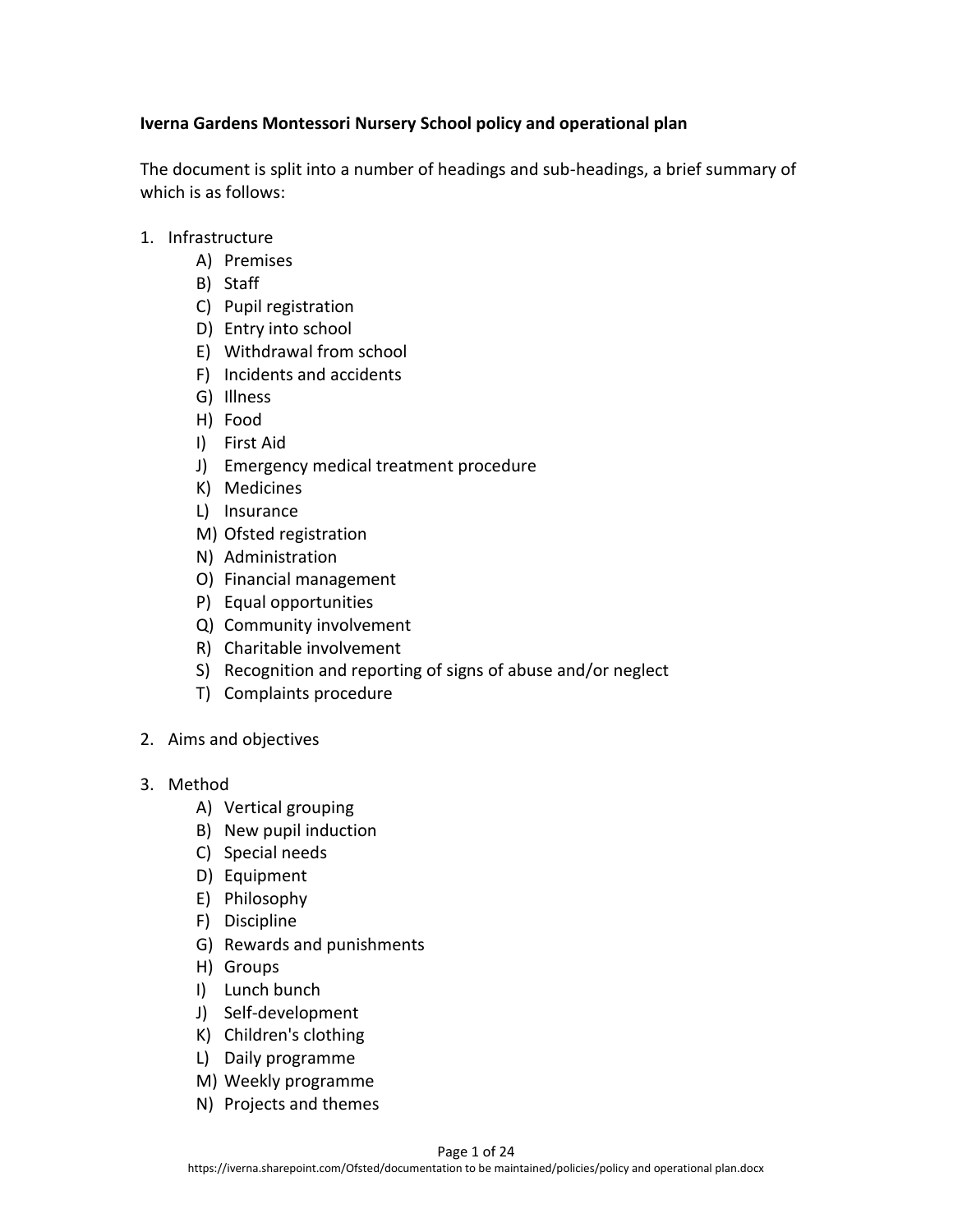- O) Special events
- P) Pets
- Q) Outings
- R) Outdoor play
- S) Extra curricular activities
- T) Collection from school
- U) Records
- V) Parents' involvement

It is intended that this policy should be as comprehensive as possible and provide guidelines for those involved in the running of the school. It should also be a source of information for inspection agencies, parents and other members of the community who may wish to contribute to the well being of the children who attend the school.

## **1. Infrastructure**

## **A. Premises**

- 1. Lease
	- a) The terms of the lease must be fully complied with at all times. Renewal of the lease must be sought at least two years prior to expiry.
- 2. Building
	- a) As and when required by the terms of the lease the fabric of the building must be kept in good order (not presently applicable).
- 3. Fire safety
	- a) The premises must comply with local authority fire regulations including:
		- regular maintenance of extinguishers
		- extinguishers securely mounted
		- fire exits clearly marked and free from obstruction
		- fire doors kept shut and labelled
		- certificate of maintenance available for inspection
	- b) There must be a regular fire drill once a term.
	- c) Records of each fire drill must be kept and recorded in a book specially for the purpose. The record should indicate the time taken to vacate the building, how many children were at school that day, and any untoward incidents. Any experience gained during the fire drills that might contribute to future improvements should be incorporated into the written fire procedure.
	- d) A written fire procedure (for text see end of this document) must be displayed prominently and brought to the attention of all members of staff as well as other adults, such as students, who may regularly attend the premises.
- 4. Space standards
	- a) The space available must conform to the local authority space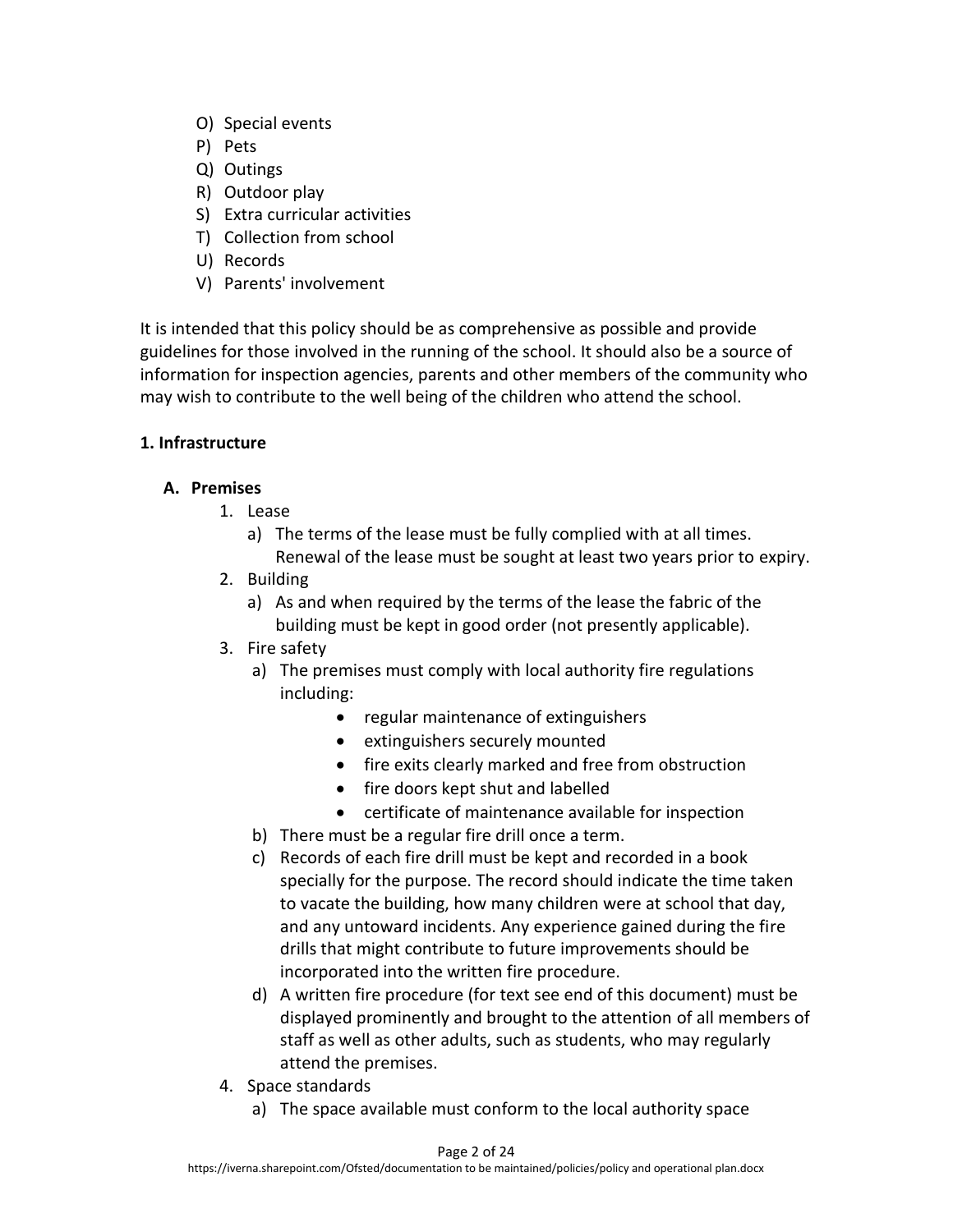standards i.e. 25 sq ft / child.

- 5. Lavatories
	- a) In ideal circumstances one lavatory should be provided for every 10 children.
	- b) There should be separate facilities for boys and girls.
	- c) There should be a separate lavatory for the staff.
	- d) An adequate supply of soap, towels and lavatory paper should be stored on the premises.
	- e) The hot water supply must be thermostatically controlled to hand comfortable temperature.
- 6. Stairs
	- a) Any stairs on the premises, whether internal or external, must be fitted with a safety gate.
	- b) The stairs should only be used by children under the supervision of a teacher.
- 7. Windows and doors
	- a) All external windows and doors must be kept secured while children are on the premises.
	- b) At times when an external door needs to be used, a teacher must be present to monitor the children's movements.
	- c) Windows at low level must be fitted with safety glass or safety film.
- 8. Furniture and fittings
	- a) All furniture and fittings not in use by the school should be stacked safely and securely.
- 9. Ventilation
	- a) Adequate ventilation for the premises must be maintained.
- 10. Heating and lighting
	- a) All parts of the premises must be centrally heated to not less than 18°C.
	- b) Radiators must be guarded, or thermostatically controlled such that they are comfortable to touch.
	- c) Adequate lighting must be maintained throughout the premises.
- 11. Cleaning
	- a) Premises must be cleaned out of school hours and regularly
	- b) Lavatories must be cleaned twice daily.
	- c) All cleaning materials and equipment must be kept safely out of children's reach.
- 12. Electrical
	- a) All power points within children's reach must be fitted with safety covers.
	- b) No electrical appliances shall be used in the lavatory areas.
	- c) Any electrical appliances in use near, or in conjunction with, supplies of water (e.g. an aquarium) must be plugged in to an ELCB (earth leakage circuit breaker).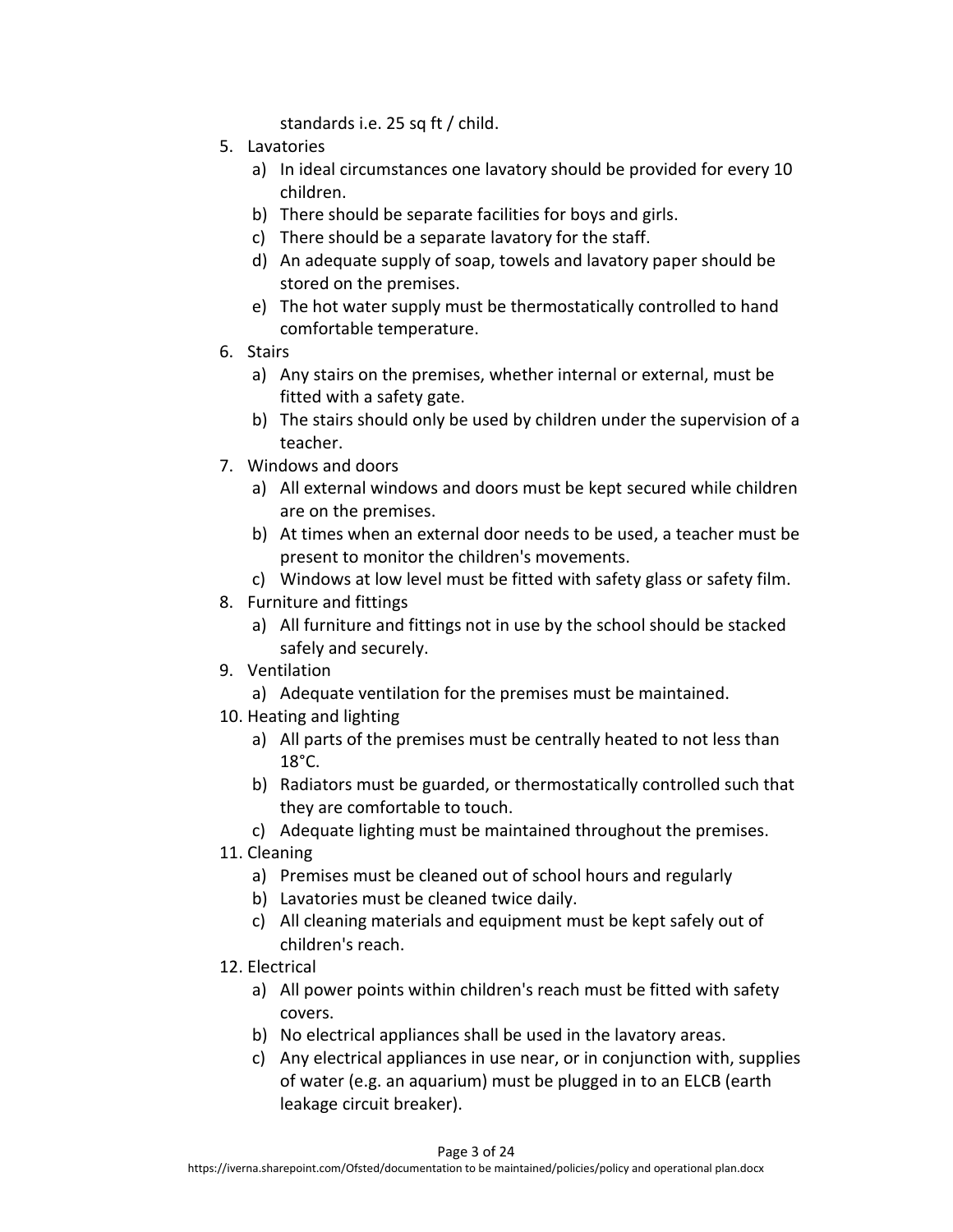- 13. Access to outside play area
	- a) The outside play area must be securely fenced.
	- b) There must be no access to the road.
	- c) There must be continual and vigilant supervision while the children are outside.
	- d) Any areas of water must be fenced or covered.
	- e) Safety mats must be provided for any climbing frames.

### **B. Staff**

- 1. All teaching staff must hold a Montessori qualification
	- a) Teachers must have a sound knowledge of the Montessori philosophy.
	- b) Teachers must be able to use the Montessori material in a manner which indicates a good understanding of the prime purpose of the exercise.
- 2. Teachers must be eighteen or over, physically and mentally fit and, preferably, be non-smokers. No smoking is permitted on the school premises or in the playground
- 3. Teachers must sign the school's contract of employment.
- 4. Although staff levels should not be less than that required by the local authority, it is recommended that those ratios be augmented by one teacher for the morning session (ratio of 1:7) and two teachers for the afternoon session (ratio of 1:5)
- 5. Teachers must have an understanding of multi-cultural issues including:
	- a) an awareness of the different racial and cultural backgrounds of those living within the school's catchment area
	- b) the skills to integrate all children from whatever origin into the class.
- 6. Teachers must be able to work as part of a team which will include:
	- a) supporting other teachers when needed
	- b) being able to ask for support if required
	- c) co-existing, in a professional manner, with other teachers, regardless of differences in background or opinion
	- d) an awareness of the importance of a full contribution to team activities:
		- staff meetings
		- environment preparation
		- formulation of projects or themes
		- pre-session timetable changes
		- school outings
		- staff dinners, teas etc
- 7. Teachers must be able to contribute to:
	- a) the selection of new materials
	- b) an assessment of the condition of existing equipment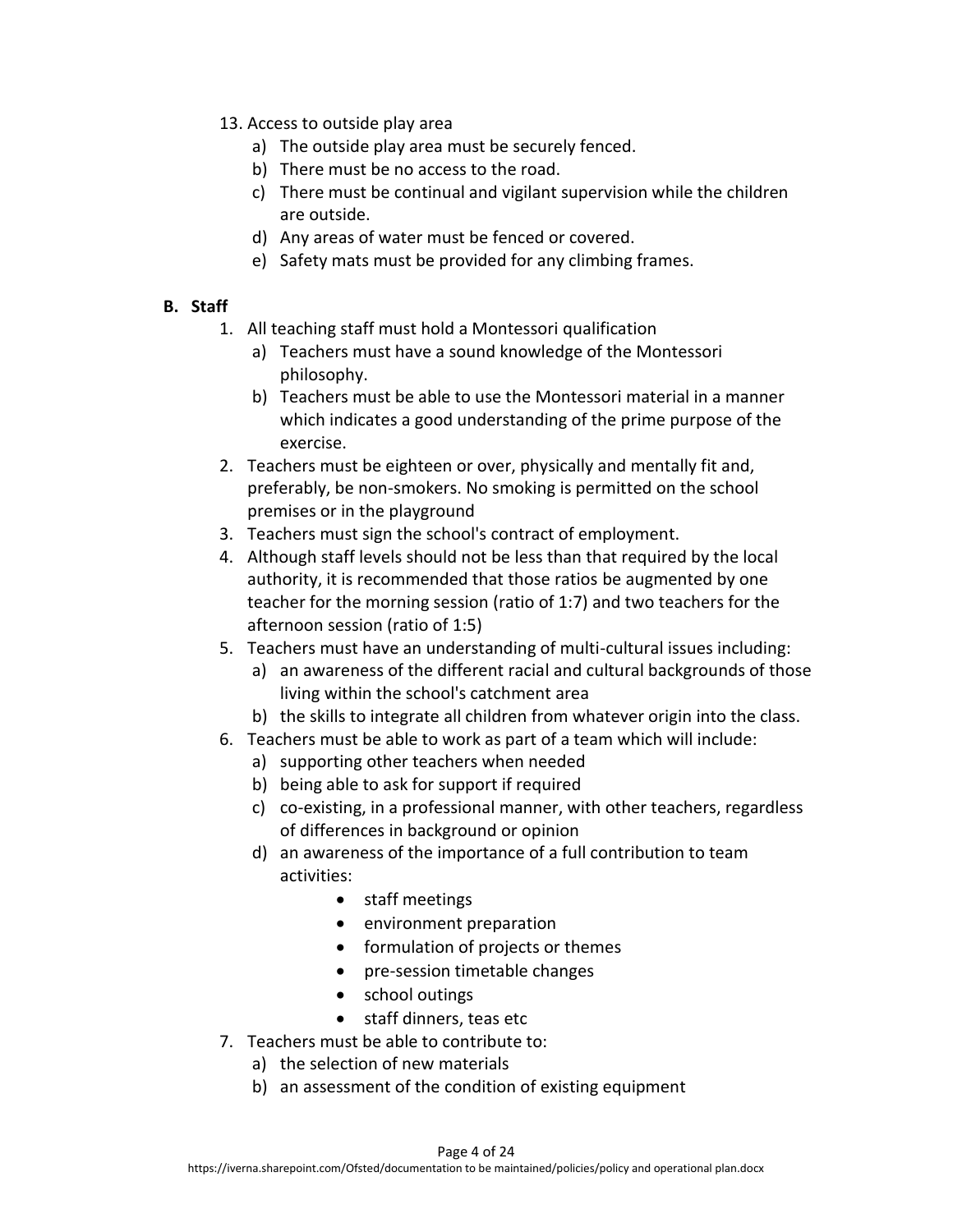- c) the school's educational goals
- d) the timetables, both daily and weekly
- e) the discipline and support procedures
- 8. Teachers must be able to communicate with parents to the extent of being able to discuss their child's progress, and any problems, with understanding and tact. They should be capable of offering advice should it be sought. Teachers who feel unable to advise in certain circumstances must seek guidance from the directress.
- 9. Teachers should have a good knowledge of child development, gained either as a result of their Montessori training or from some other qualification (e.g. NNEB) or experience.
- 10. Teachers must be able to treat all children with equal care regardless of ability, age, sex, race etc.
- 11. Teachers must be able to keep and maintain records.
- 12. At least one teacher must hold a first aid qualification.
- 13. Teachers must not have a criminal record, especially with regard to child abuse.
- 14. Teachers must not have, nor ever have had, one or more of their own children on the Child Protection Register.
- 15. Teachers must not have a child being "looked after" by the local authority.
- 16. Staff meetings
	- a) These should be held daily, with the whole teaching staff in attendance.
	- b) A formal meeting between each teacher and the directress should take place twice a year.
- 17. Staff salaries
	- a) These should be based on a school pay scale which allows for an increase in salary for every year of experience gained up to a maximum of ten years. The scale points should be adjusted for inflation each April.
- 18. Training facilities
	- a) These should be provided by the school in the form of teaching practice for students of the two main Montessori colleges. Teachers must contribute to the training of students.
	- b) Facilities should be provided by the school for the further training of staff. Such training can be in-house, or by way of attendance of third party lectures and courses outside normal school hours.
- 19. Staff must be responsible for children during school hours (09:00 15:30) and until parents arrive to collect them. Once the parent or carer is on the premises responsibility for their child transfers to them.
- 20. Staff are entitled to expect a short coffee break during one session a day at an appropriate time - such a break not to conflict with the teacher's duties.
- 21. Clothing worn by staff should be in keeping with the responsibility of their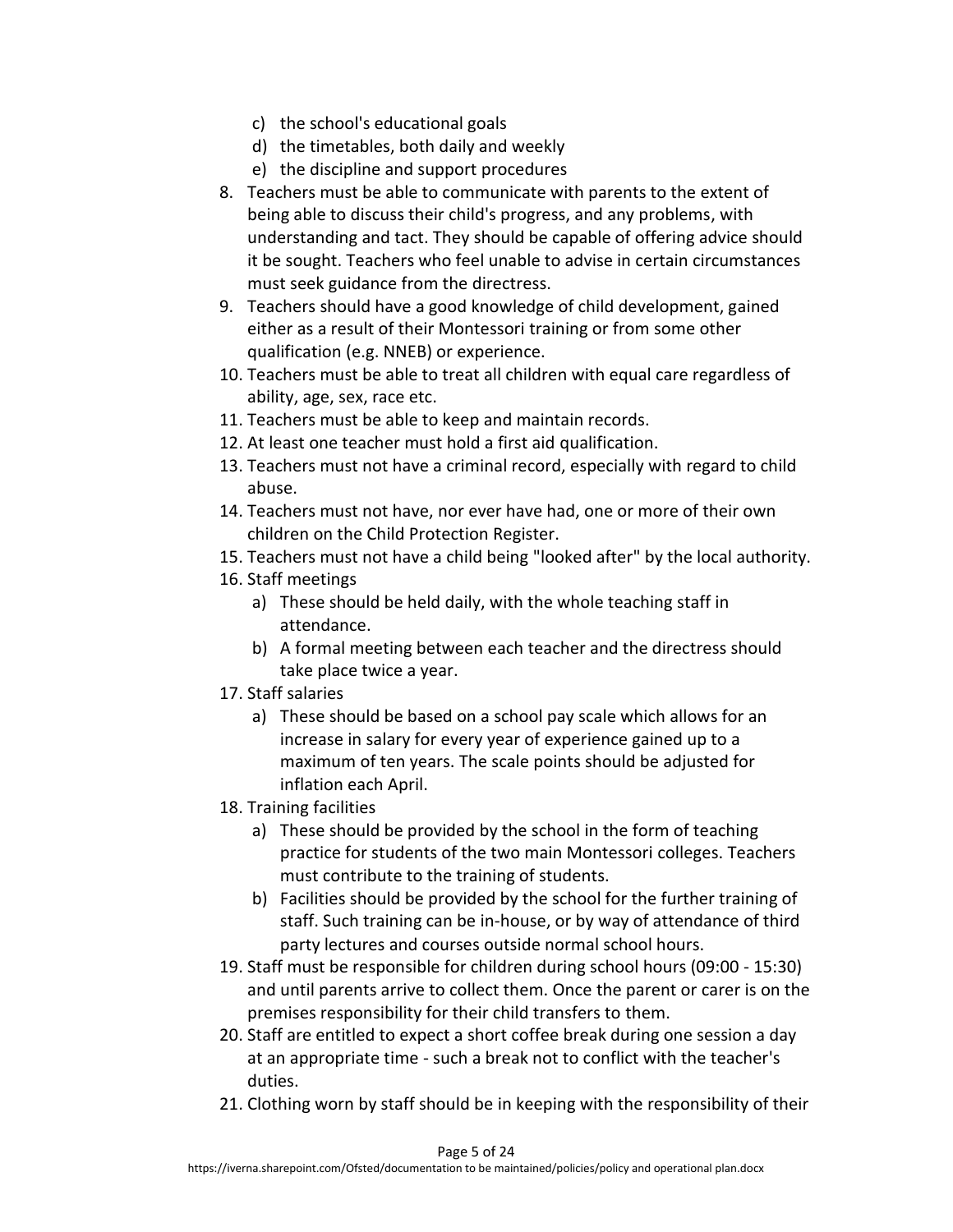position and, above all, should not cause the children any concern.

- 22. New staff
	- a) No restriction on sex, race or creed is to be imposed on the selection of new teachers.
	- b) All new staff must be thoroughly vetted. A full employment history should be sought, references checked fully and any inconsistencies and unexplained gaps examined. Enhanced disclosure from the Criminal Records Bureau must be obtained
	- c) Where possible, induction training should be provided for new staff during the term preceding their contract.

## **C. Pupil registration**

- 1. This should be by way of the school registration form.
- 2. The registration forms should be entered into the school's database in the order in which they are received. Each registered child should be given an incremental number to allow for a subsequent selection process based entirely on registration order.
- 3. The registration form must contain a full medical history (including allergies) and the name and telephone number of the child's doctor.
- 4. Other information requested on the form should include:
	- a) names and address of parents
	- b) parents' telephone numbers
	- c) emergency telephone number for when the parents cannot be contacted
	- d) any special remarks the parents wish to bring to the school's attention

# **D. Entry into school**

- 1. Pupils must be selected from the waiting list according to their age at the beginning of term (minimum 2 yrs 6 months) and then strictly in registration order.
- 2. A deposit must be obtained to inhibit the sudden removal of the child. Deposits are not to be returned in the event of a child leaving without proper notice having been given.
- 3. A contract, in the form of a letter and covering the procedure for the withdrawal of a child, must be signed by the directress and one parent.
- 4. Fees and payment schedules must be communicated clearly to parents.
- 5. The school must make available its operational plan
- 6. Consent forms from a parent should be obtained for:
	- a) outings
	- b) emergency medical treatment
	- c) administration of medicines
		- i) a doctor's written instructions must be obtained prior to the administration of any medicines whatsoever.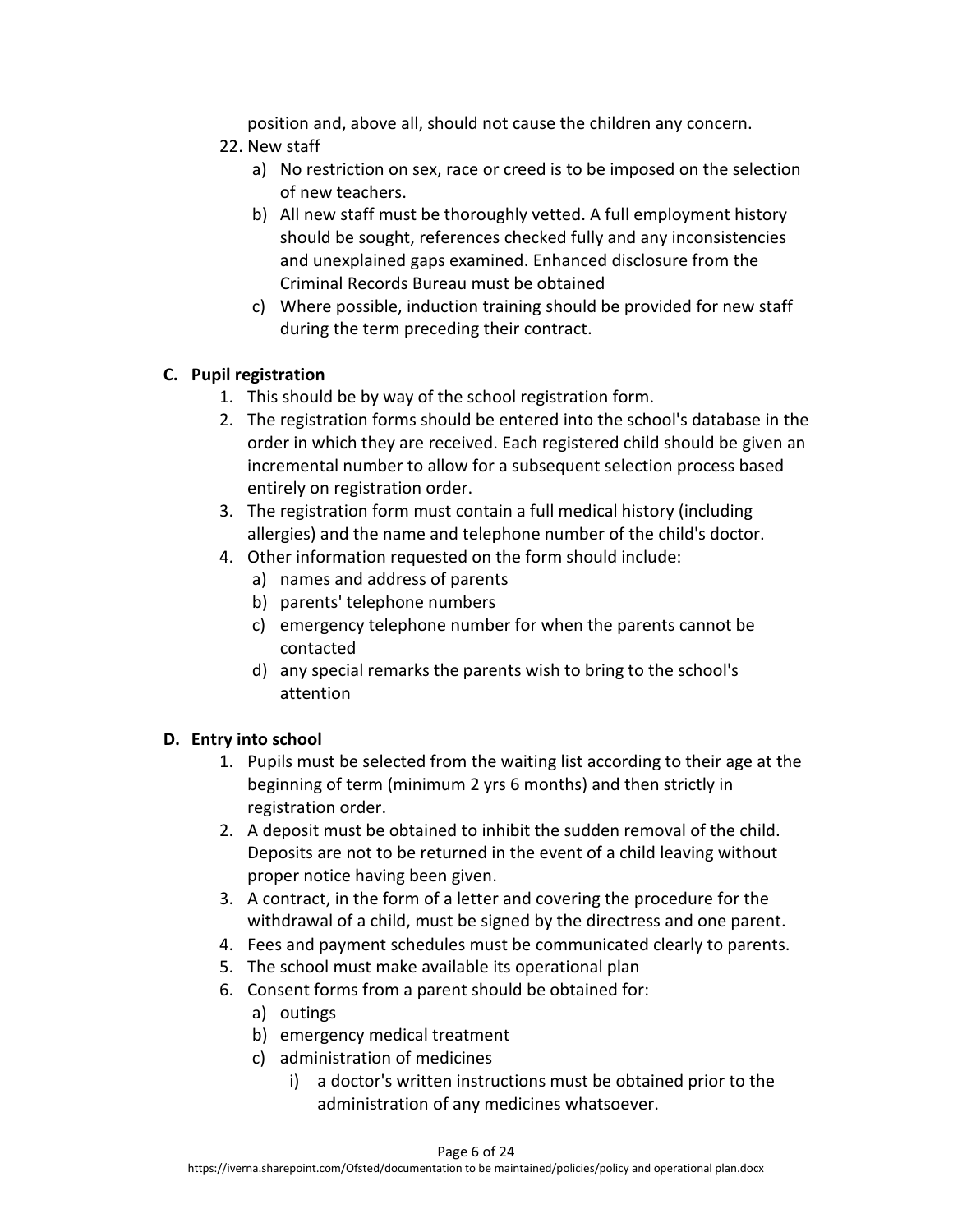## **E. Withdrawal from the school**

1. Parents should be advised clearly by way of a contract that a full term's notice in writing, or a term's fees in lieu, is required for the withdrawal of a child from the school.

## **F. Incidents and accidents**

- 1. All accidents, and other occurrences worthy of note, must be recorded and signed in an incident book.
- 2. In case of more serious injuries, immediate medical treatment should be sought, if necessary involving the ambulance service, and parents consulted and advised. Ofsted must be notified of any serious injury or death of a child in the school's care or adult on the premises.
- 3. Parents should be required to supply a consent form authorising the removal of their child to hospital under certain circumstances.
- 4. The address of the local accident and emergency department should be recorded at the front of the incident book - Chelsea and Westminster Hospital, 269 Fulham Road, London SW10 9NH; tel 020 8746 8601/8600
- 5. If a parent or carer fails to collect a child the following procedure should be adopted:
	- Telephone carer
	- Telephone parents
	- Telephone emergency number

If this fails to make contact with a parent or carer, consider allowing the child to be taken home by the parent or carer of one of his/her friends. Alternatively, telephone Social Services and seek guidance. A teacher should remain on the school premises with the child during this period. Continue to attempt to contact the parents until the situation is resolved

- 6. If a child appears to be lost:
	- Directress must be informed and an adult despatched to look around the area close by
	- Information should be gathered as to when and where the child was last seen, and in whose company
	- A search party should be organised to rule out the possibility of the child hiding nearby
	- Directress must telephone parents /carer
	- The police should be informed by ringing 999 or 020 7376 1212 (ask for Kensington Police Station)
	- If a child is lost during an outing, inform the facility's office of missing child including full description; request that facility put into action their policy for locating missing children
	- After child is found, a full examination of all the surrounding circumstances must be carried out. All adults involved should be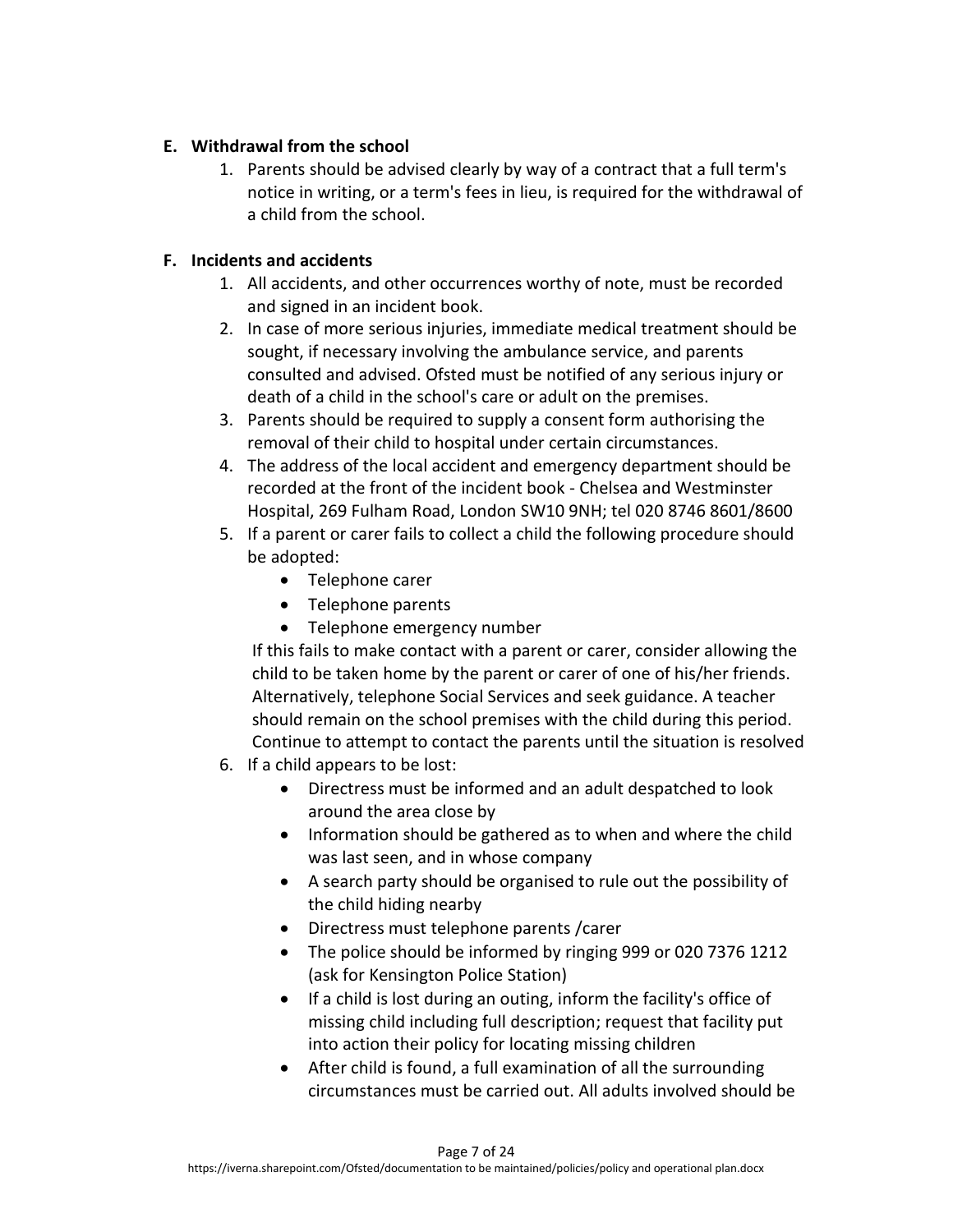made aware of the reasons that led to the child being lost and procedures put in place to prevent a recurrence, including the adjustment of this policy

• The incident must be written up in the incident book

## **G. Illness**

- 1. Parents should be instructed to telephone the school if their child is unable to attend for any reason.
- 2. The school must notify Ofsted of any communicable diseases as defined by the Health Protection Agency.
- 3. Parents should be requested to keep children at home in the event of illness

## **H. Food**

- 1. Storage facilities for food provided for mid-session snacks should conform with the Food Safety Act 1990. All food should be kept hygienically and temperature controlled if applicable.
- 2. Foods containing artificial additives (e.g. flavour enhancers) and colourings should be avoided.
- 3. Strict attention must be paid to those children allergic to certain foods. Teachers must inform themselves at the beginning of each term of any such children.

## **I. First Aid**

- 1. A comprehensive first aid kit, that complies with the Health and Safety (First Aid) Regulations 1981, must be kept easily accessible on the premises. It should be checked, and if necessary replenished, at the beginning of each term, on the resumption of school after half term and after each use.
- 2. At least one member of staff must hold a recognised first aid certificate. Other teachers should be encouraged to obtain this qualification.
- 3. Procedure for treating children:
	- a) An injured child should be treated immediately, if possible out of sight of the other children.
	- b) Protective, surgical gloves must be worn by any teacher dealing with accidents involving blood.
- 4. If a child comes to school with an obvious injury, it should be recorded in the pre-existing injury book and the parent or carer should be asked for details as to how the injury occurred

## **J. Emergency medical treatment procedure:**

- 1. Notify ambulance service by dialling 999.
- 2. Notify parents or, in their absence, the emergency number held in the child's computer record.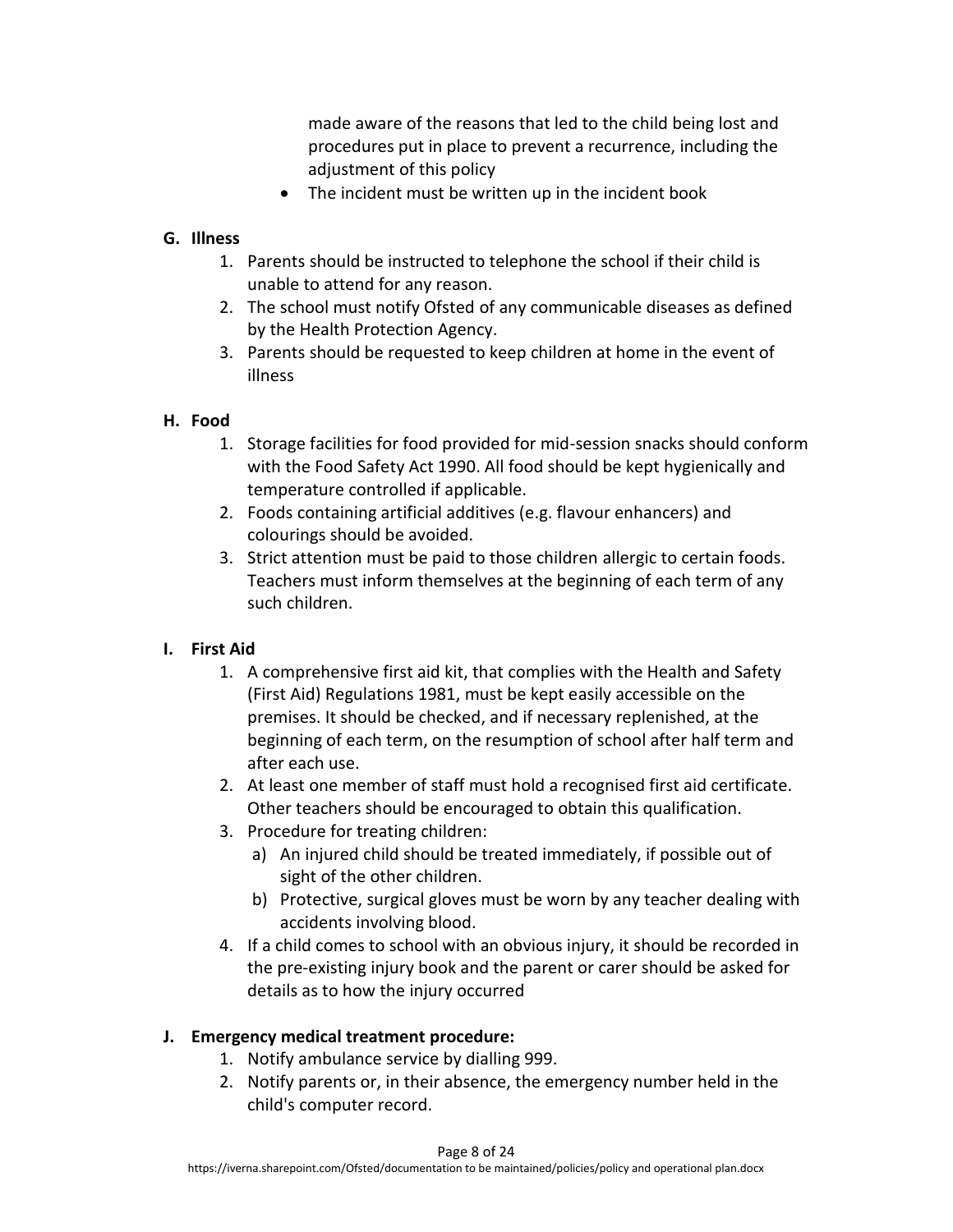- 3. Notify the child's doctor.
- 4. Administer first aid techniques appropriate to the situation.

## **K. Medicines**

- 1. Medicines are stored in their original containers, clearly labelled and inaccessible to children
- 2. Medicines are not usually administered unless they have been prescribed for that child by a doctor
- 3. Parents must give prior written permission to administer any medication
- 4. Written records must be kept of all medicines administered to children, including dates and times and dosage and parents must sign the medicines book to acknowledge entry. Two teachers must be involved in the giving of medicine – one to administer and one to witness. Both teachers must sign the medicines book
- 5. Medicines requiring technical or medical knowledge should be administered by a teacher who has received the appropriate training from a qualified health professional, specific to the individual child concerned
- 6. If parents administer medicine on the school premises, they must sign the medicines book
- 7. All medicines held on the premises should be checked at the beginning of each term, the expiry date should be monitored and the way in which the medicine is to be administered should be rehearsed

## **L. Insurance**

- 1. Public liability must be insured to a minimum of £2,000,000.
- 2. Employer's liability must be provided to an unlimited amount.
- 3. Any insurance certificates must be prominently displayed in the school premises

## **M. Ofsted registration**

- 1. Registration with Ofsted must be actively maintained.
- 2. The registration certificate must be prominently displayed on the school premises.

## **N. Administration**

- 1. Where practicable all records/data should be held on computer. Adequate backups should be taken with some tapes being held away from the administrative address.
- 2. Regular administrative duties should include:
	- a) maintaining the waiting list
	- b) sending out the prospectus and registration forms
	- c) obtaining the various consent forms
	- d) replying to prospective parents' enquiries
	- e) producing the termly invoices
	- f) collecting the fees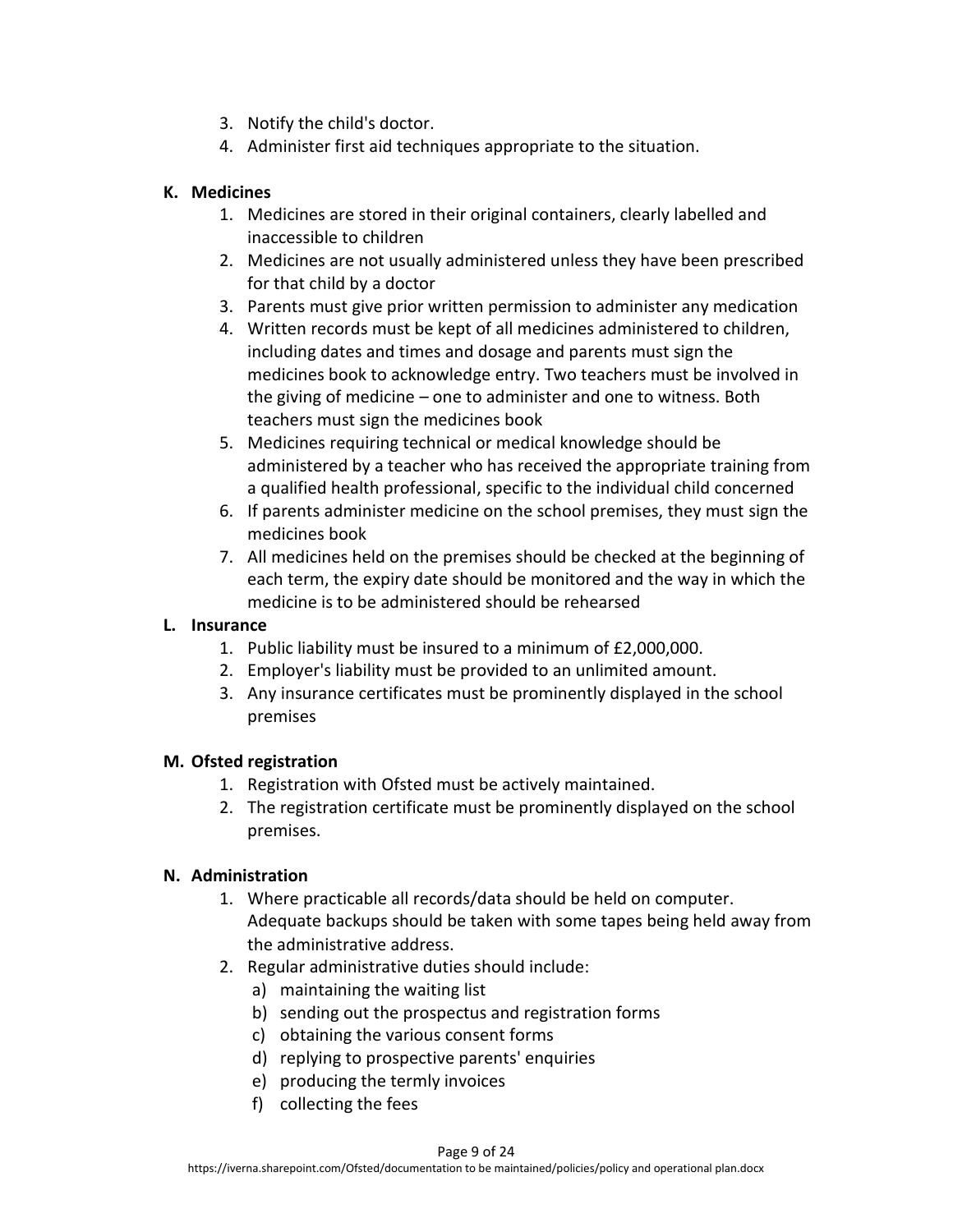- g) paying the school's suppliers and sub-contractors
- h) paying staff salaries
- i) salaries should be paid in good time for cleared funds to reach teachers' bank accounts on, or before, the last day of the month.
- j) proper and full wages records must be kept and all statutory forms completed and sent by the due date.
- k) arranging transport for outings
- l) ensuring that CRB forms are removed from employees' files and destroyed within six months of issue in order to comply with the "CRB Code of Practice for Registered Persons and other recipients"
- 3. The school must register under the Data Protection Act and maintain its registration.

## **O. Financial management**

- 1. The school must appoint a fully qualified accountant.
- 2. Full double entry computerised accounts must be kept.
- 3. Periodic management reports detailing assets, liabilities and cash flow must be produced.
- 4. A list of all equipment with a life of more than 12 months must be kept.
- 5. Budgets must be reviewed annually.
- 6. End of year accounts must be prepared with the assistance of the school's accountant.

## **P. Equal opportunities**

- 1. As an employer , the school will treat employees fairly and equally. Their treatment will not depend, or be influenced by, their gender, race, age, religion, marital status or disability. The school's only concern is that an employee discharges his or her duty satisfactorily
- 2. As the provider of education and childcare, the school will treat all children with equal love and attention. No part of the school, its equipment, structure, activities or personnel will be withheld from a child except out of developmental necessity. Except for siblings, who have priority, entry into the school is on a first come first served basis. Children are not interviewed and anyone who wishes to may register their child for inclusion on the school's waiting list. This ensures that the school's intake genuinely reflects that part of the local community that can afford the fees

# **Q. Community involvement**

- 1. Observation visits by parents and other community members should be encouraged; care should be taken to limit the number of adults in the classroom to an acceptable number.
- 2. Information about the school should be freely available to the community.
- 3. Records of professional support services and other agencies should be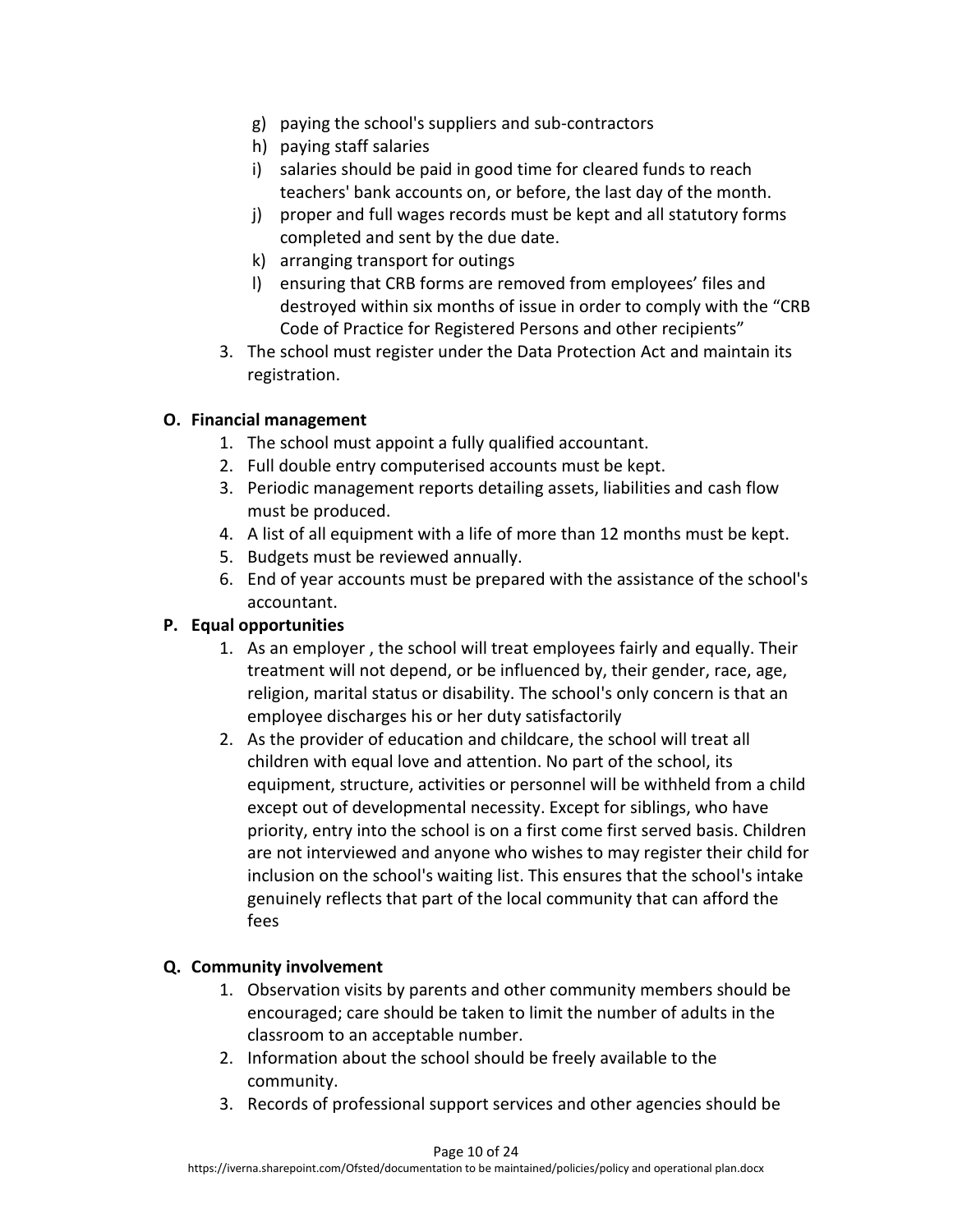kept.

## **R. Charitable involvement**

- 1. The overriding principle governing the school's charitable activities should be the benefit that accrues to the children.
- 2. Charitable causes of an overt political nature must be avoided.
- 3. Charitable causes which are likely to cause upset or worry to the children must be avoided.
- 4. It must be remembered that parents send their children to the school for the prime purpose of education. Demands on their pockets should be limited to that purpose.

## **S. Recognition and reporting of signs of abuse and/or neglect** (*see also Iverna Gardens Montessori Nursery School policy on child abuse*)

- 1. Under circumstances where abuse or neglect is suspected the child's group teacher must advise the directress immediately.
- 2. In respect of sexual abuse, the matter should not be raised with the parents but should be raised immediately with Social Services. In respect of other abuse or neglect, the matter may be discussed with the parents in the first instance.
- 3. If the school's concerns cannot be dispelled, the matter should be reported to Social Services.
- 4. Detailed records must be kept of all discussions and actions.
- 5. Resources for reporting or discussing problems are included in Appendix 1 at the end of this document (*Child protection specialists available for consultation in Kensington and Chelsea*).

# **T. Complaints procedure**

- 1. Staff complaints
	- a) Staff complaints must be made, in private, to the directress if necessary in writing.
	- b) If a staff complaint cannot be resolved between the complainant and the directress, then the contract of employment shall decide the merits, and outcome, of the complaint.
- 2. Parents' complaints
	- a) All parents' complaints must be reported immediately to the directress.
	- b) Parents' complaints must be dealt with immediately by the directress and, if appropriate, the group teacher .
	- c) Ofsted must be notified of any allegations of serious harm or abuse against a child while that child is in the school's care
	- d) Resolution of a parent's complaint must be considered of the utmost importance. At all stages the welfare of the child must be the dominant factor in the school's position.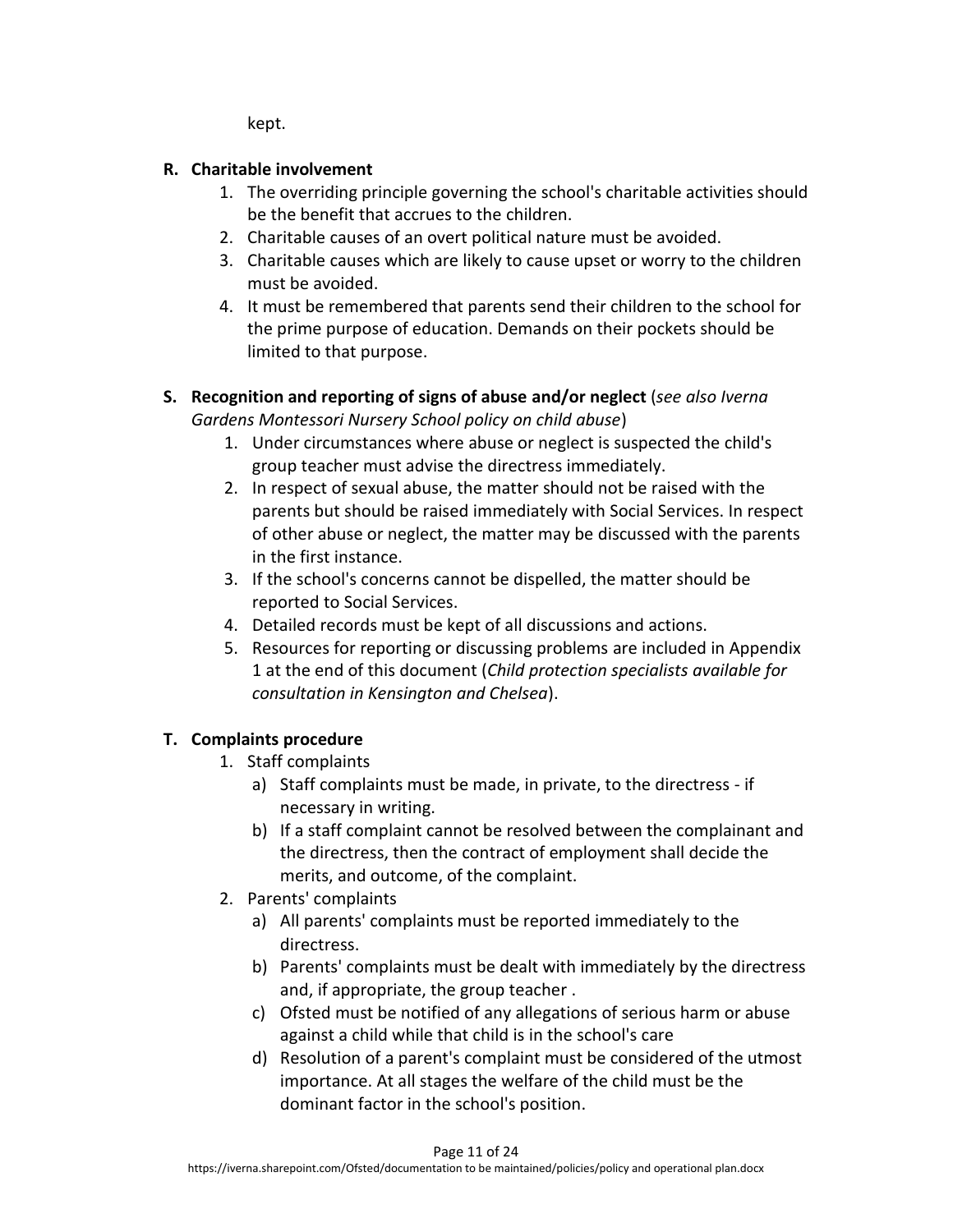- e) Allegations against a specific teacher should result in:
	- suspension of the teacher if an investigation is deemed necessary
	- support for the teacher
	- support for the rest of the staff
- f) Parents who wish to complain to the inspecting authority are referred to<http://www.ofsted.gov.uk/faqs/#daycare> which reads:

Q. What do I do if I have a complaint or concern about a nursery or playgroup?

A. We take all allegations very seriously and always investigate any incidents reported to us. Please contact the Ofsted helpline on 0300 123 4666, or email us at enquiries@ofsted.gov.uk. For further reading, see the [Parents page](http://www.ofsted.gov.uk/parents/#cadc) and/or [Building better childcare](http://www.ofsted.gov.uk/publications/index.cfm?fuseaction=pubs.summary&id=2841)  $$ [compliments, concerns and complaints.](http://www.ofsted.gov.uk/publications/index.cfm?fuseaction=pubs.summary&id=2841)

Ofsted's address is:

The National Business Unit Ofsted Piccadilly Gate Store street Manchester M1 2WD 0300 123 1231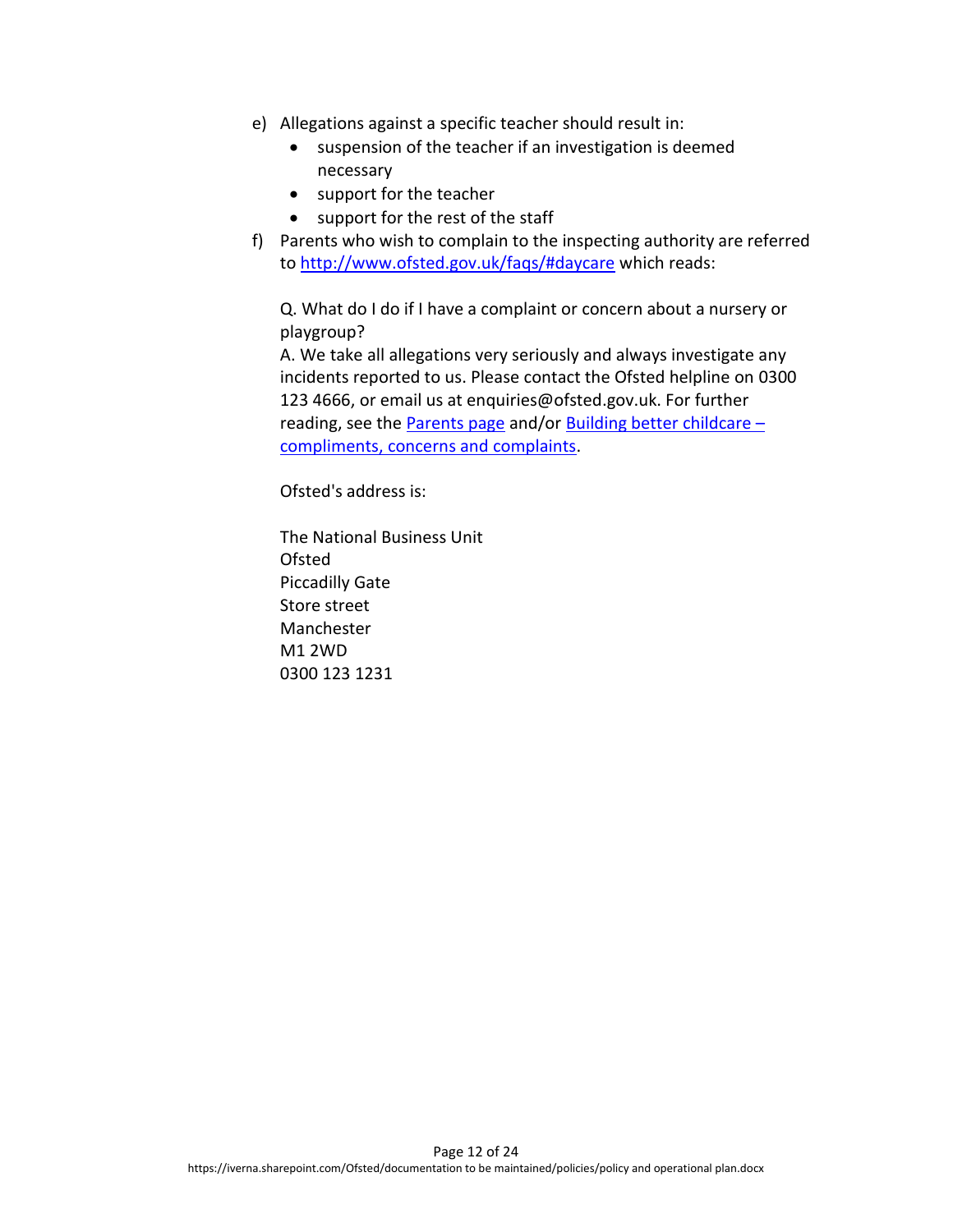### **2. Aims and objectives**

- **1. To produce children who are confident, happy, calm, purposeful, free and independent**
- **2. To awaken the child's interest in all subjects by whatever method is suitable for him/her**
- **3. To instil in each child an awareness of, and a caring for, the world around him/her**
- **4. To initiate in each child respect for parents and other adults as well as peers**
- **5. To initiate in each child respect for the customs and religions of other peoples**
- **6. To help each child to know that he/she is loved so that he/she may love**
- **7. To nurture each child's self-worth as a priority**
- **8. To concentrate on the development of the child, as a whole**
- **9. To make each child's welfare and development paramount.**
- **10. The educational goals and philosophy should be reviewed from time to time by the teaching staff and the owners.**
- **3. Method by which aims and objectives are to be achieved**

## **A. Vertical grouping**

1. Wherever possible the classes should consist of a balance of ages 2½ to 5 years of age.

## **B. New pupil induction**

- 1. Provision should be made for new children to be introduced and assimilated into the class
	- a) Children should visit in the term prior to entry.
	- b) Group teachers should make new children a priority.
- 2. Information as to how both parents and children are expected to behave should be sent to new parents prior to the beginning of term
- 3. Parents should be given the opportunity to stay in the classroom for a short time during the early part of the session if the directress considers it to be necessary

# **C. Special needs**

- 1. We welcome children with special needs. Because of the building's layout we are unable to take children with physical disabilities
- 2. We work closely with parents and outside agencies to provide the best care and educational opportunities. Children with serious developmental problems (e.g. autism) must be accompanied by properly trained professionals, the expense to be borne by the parents involved
- 3. Children in the school as a whole rapidly come to accept all their peers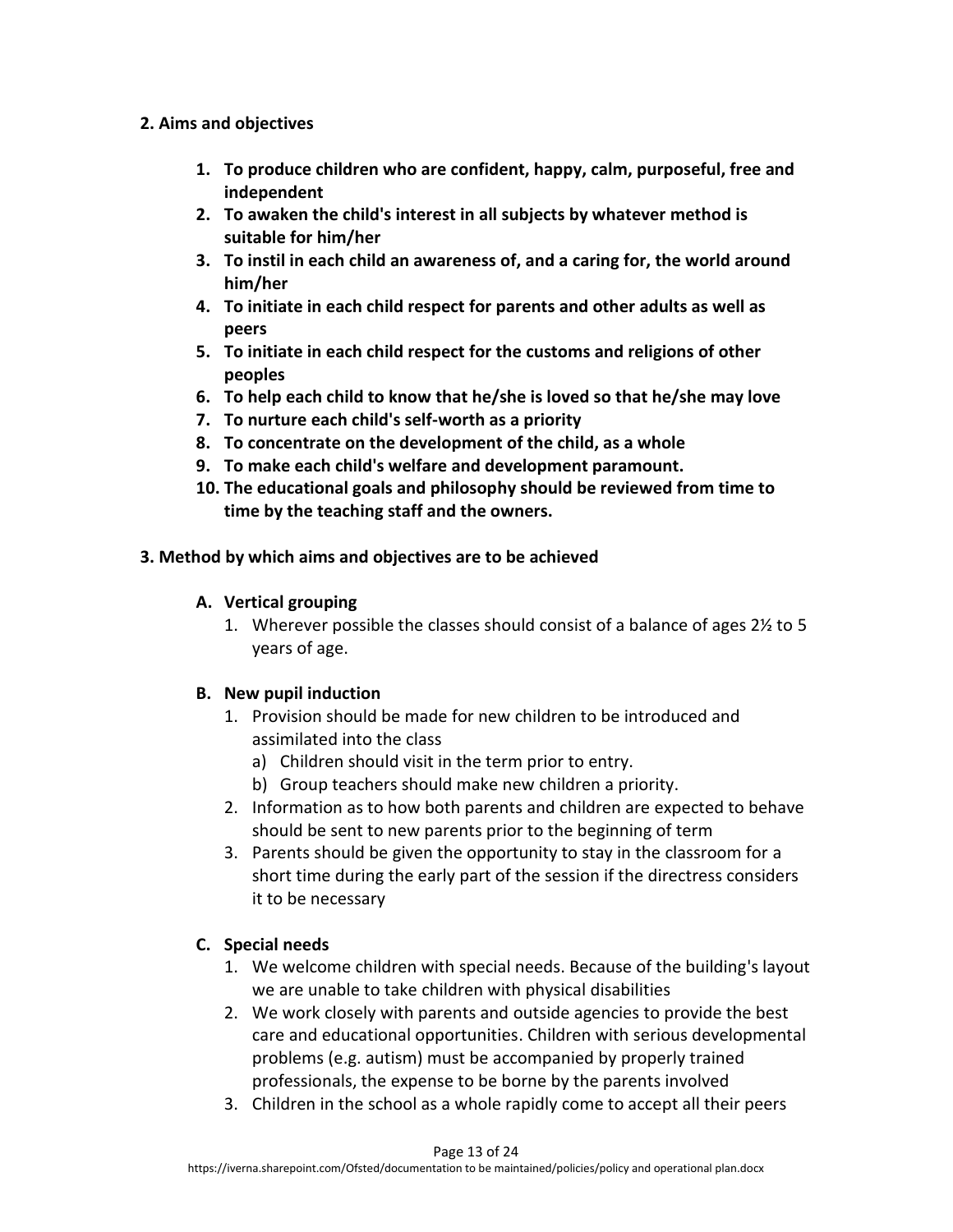regardless of differences. Such acceptance leads to the recognition of variety amongst others and compassion for those who may require extra assistance.

## **D. Equipment**

- 1. General observations
	- a) The material should be of a wide range and contribute to the acquisition of the following:
		- an awareness of order and sequence
		- an understanding of free expression
		- language skills including opportunities for listening, speaking, reading and writing
		- concentration
		- observation skills
		- an ability to identify the relationship between objects as well as the space that separates them
		- motor co-ordination
		- physical development
		- early mathematical and quantitative concepts
		- an understanding of the natural and man-made environment
		- experience of the creative arts
		- experience and understanding of the social sciences
		- cognitive skills: experimenting, questioning, thinking, reasoning, problem solving, and decision making
	- b) Tables and chairs should be of a size that will meet the needs of the children.
	- c) There should be shelves and cabinets for accessible display of materials.
	- d) The environment should be presented so that it appears clean, beautiful and harmonious.
	- e) There should be individual mats for floor work.
	- f) All materials must be clean and in good condition.
	- g) Material should always be presented prior to use.
	- h) All learning materials should be treated with care and respect by teachers and children alike.
	- i) Equipment should be used on a table or mat appropriate to the activity.
	- j) Children should return material through example and encouragement, not through compulsion; the teachers must be the example, not the authority.
	- k) Children should share only when such an arrangement is agreed between them. They should not be forced to share.
	- l) Where possible material should contain control of error.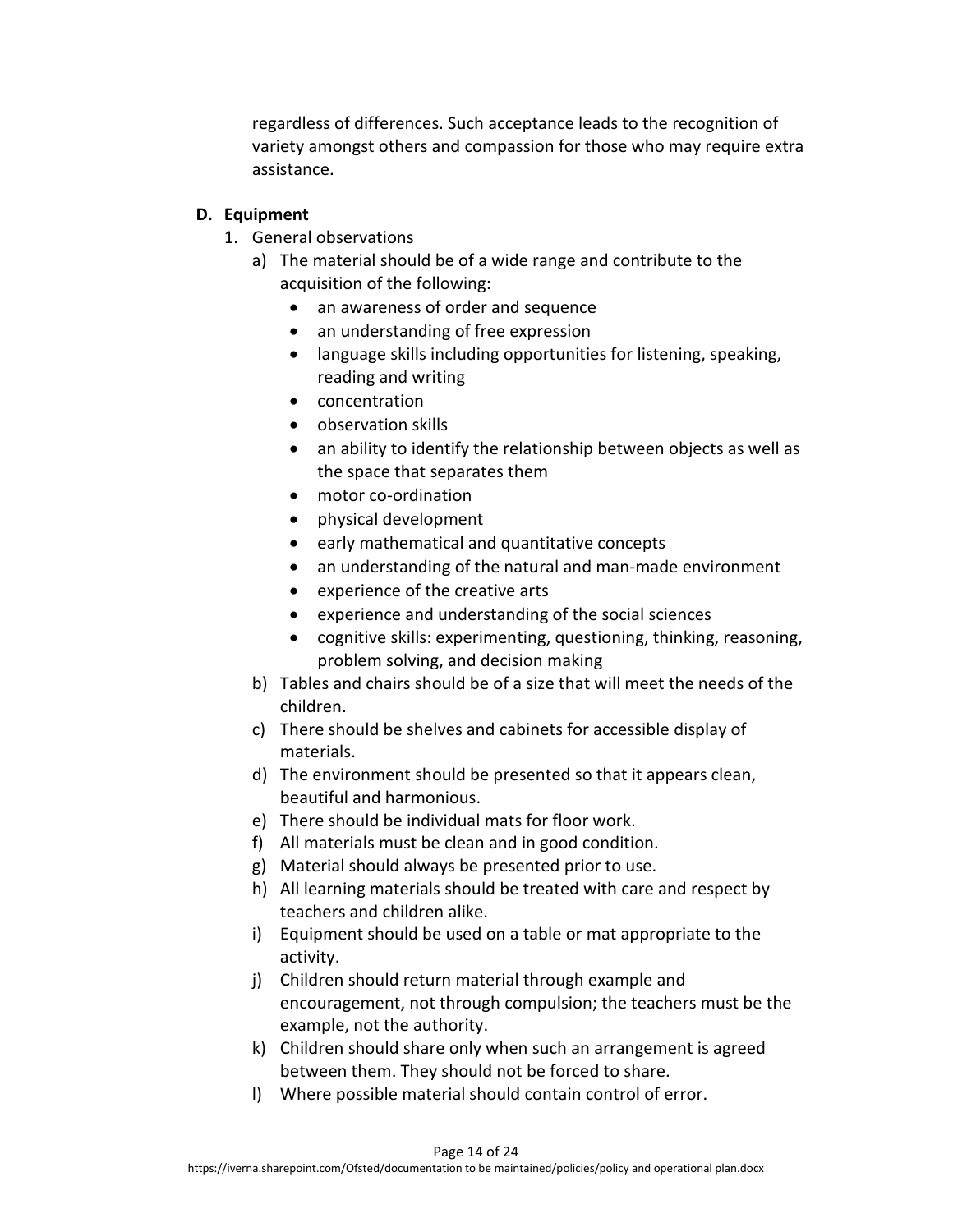- m) Where possible material should be based on multi-level principles.
- n) Material should be based on facts of life, not fantasy.
- o) Creativity should be encouraged through free choice from a range of materials.
- p) The child's work cycle must be respected.
- q) Children must be carefully monitored when using needle, scissors and polish.
- r) The equipment must be checked regularly and repaired/replaced if necessary.
- s) The materials should be organised into logical groupings (by curriculum area) and within each grouping there should be a logical arrangement (by level of difficulty or sequence of skill development).
- t) The arrangement of furnishings should offer a variety of activity spaces (individual or group, floor or table, quiet or active) and these should be organised to avoid a conflict of interest.
- u) There should be a display of visual stimuli and children's work.
- v) Each activity should be structured to provide purpose, procedure, closure and opportunity.
- 2. The following categories of the Montessori equipment range should be kept with a generous allocation of the individual exercises available within each category:
	- a) Practical Life
	- b) Sensorial
	- c) Language
	- d) Mathematics
	- e) Cultural and Science
		- Biology
			- The nature table should reflect the current season as well as containing a diverse selection of interesting items.
			- A variety of living things such as bulbs, herbs, window box plants etc should be available.
		- Geography
		- History
		- Science
		- Animals
		- Art
		- Musical apparatus
- 3. Although the Montessori equipment referred to in 2. above will reflect the multi-cultural, multi-ethnic society, an additional supply of material specifically designed to promote harmony and understanding between people of different ethnic and cultural backgrounds should be available.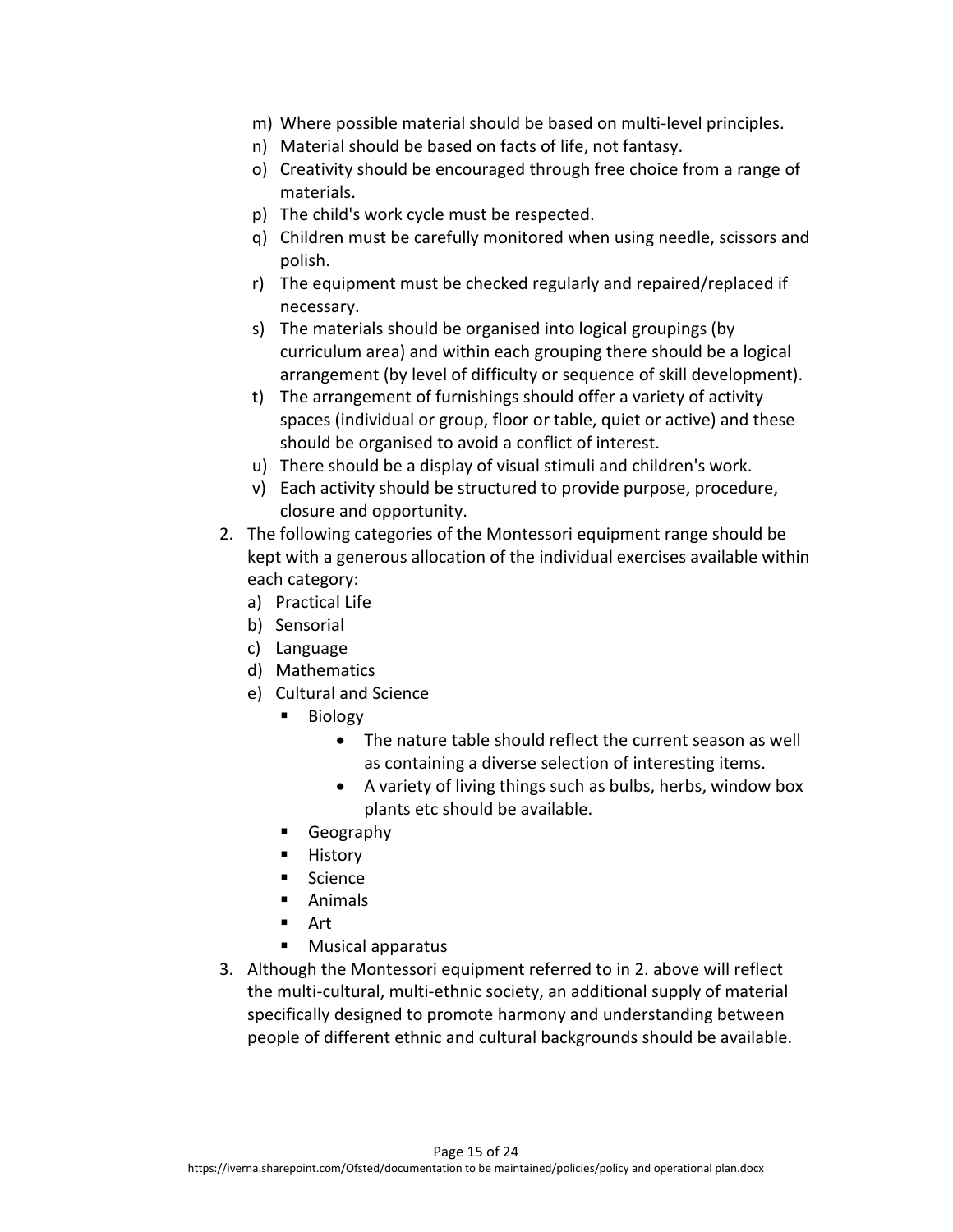## **E. Philosophy**

**Strict attention must be paid to the Montessori philosophy. An awareness, by all teaching staff, of the Early Years National Curriculum, the Desirable Outcomes and Birth to Three Matters should also be encouraged.**

## **F. Discipline**

- 1. Corporal punishment is strictly forbidden.
- 2. There must be no punishment chairs or corners.
- 3. Careful observation must be made of children behaving strangely to determine the cause of their behaviour. In consultation with the parents, and with the teachers acting in unison, a strategy should be devised to suit the individual child
- 4. Bad behaviour should be dealt with firmly whilst leaving the inner self of the child untouched i.e. by avoiding sarcasm or words that might humiliate the child.
- 5. In line with the Montessori principle of non-interference, or observation, children should be given the opportunity to resolve minor conflicts and misdemeanours by themselves, in the first instance.

## **G. Rewards and punishments**

1. These must be avoided. An activity should be done for its own sake and not out of fear of punishment or desire for reward.

## **H. Groups**

- 1. Each child should have a group teacher.
- 2. In general the school should try to aim for about seven children per group.
- 3. The children in a group should be of mixed ages, character, and sex.
- 4. The group teacher should give priority to the children in his/her group but not to the exclusion of others in the classroom.

## **I. Lunch bunch**

- 1. Up to seven children in the morning session should be allowed the opportunity of staying all day on two days a week
- 2. Lunch bunch children should bring a packed lunch containing healthy food – see

## <http://www.iverna.com/foodforthought/nutrition/nutrition.htm>

- 3. Children will be offered outside play, a short rest, and activities including art, craft, cooking and drama
- 4. Outings to galleries or concerts should be undertaken periodically

## **J. Self-development**

1. The child should be treated assiduously as an individual; great care should be taken to respond to his/her intellectual, emotional, social,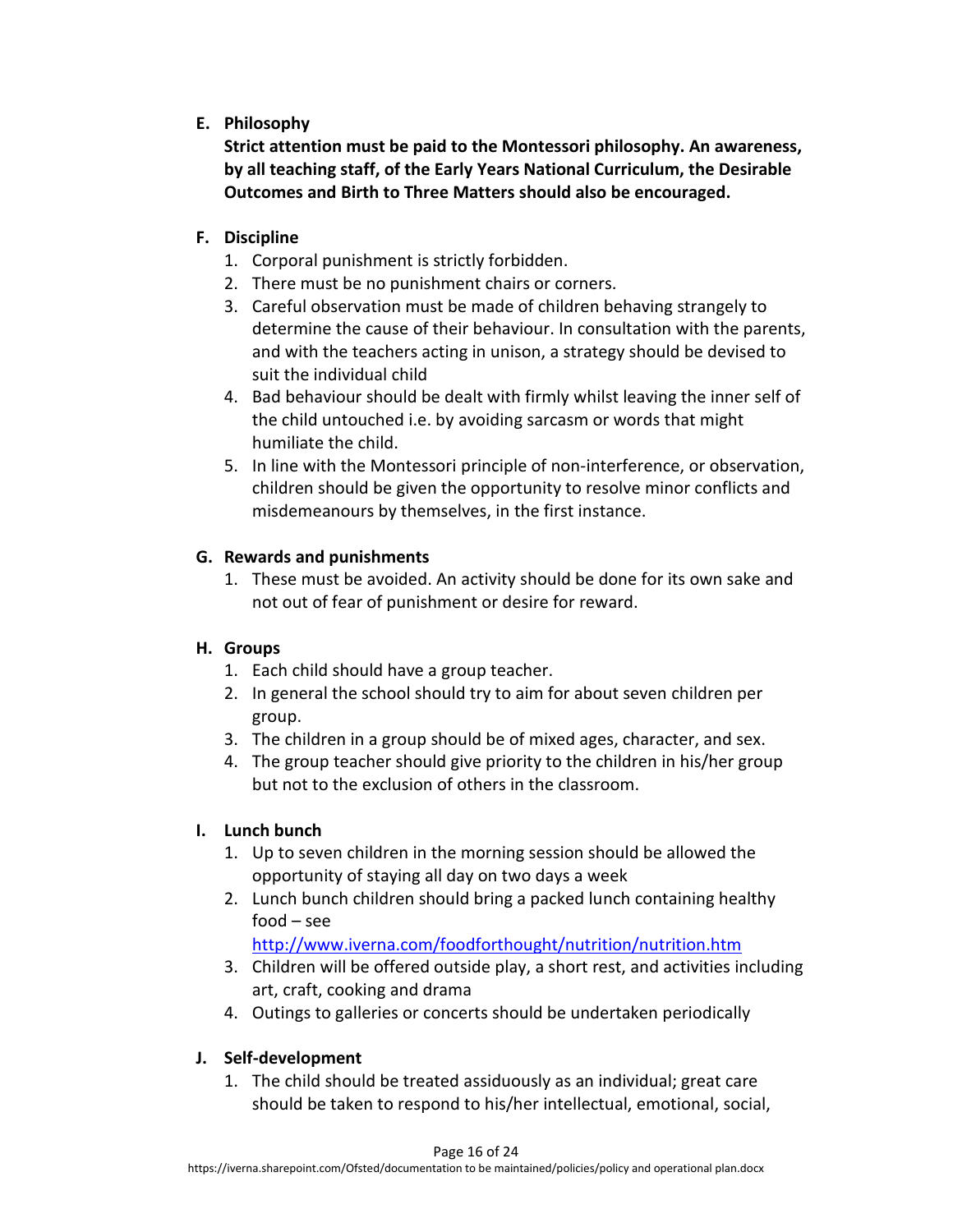physical and spiritual needs.

- 2. The child must be allowed to set the pace.
- 3. The child must be guided not instructed; teachers should understand the difference between intervention and interference.
- 4. At least 1½ hours per session should be made available as an uninterrupted work period. This minimum period should be extended wherever possible.
- 5. Spontaneous activity and independence should be encouraged.
- 6. The children should be encouraged to help maintain the environment.
- 7. Teachers should demonstrate a willingness to withdraw the moment the child no longer needs help.
- 8. Teachers should be calm and patient with an appropriate use of voice at all times.

### **K. Children's clothing**

- 1. This should be easy for a child to remove so he/she can be independent going to the lavatory.
- 2. Cotton smocks should be worn throughout the session.
- 3. A set of spare clothing should be hung on each child's peg.

### **L. Daily programme**

- 1. The day's programme must be planned in advance.
- 2. The programme should be structured to provide as much freedom as possible for the children.

#### **M. Weekly programme**

#### **AM group**

|        | Project circle Mon 11:30, Tues and Fri 11:40 |
|--------|----------------------------------------------|
| Drama  | Thurs 11:30                                  |
| Music  | Wed 11:00                                    |
| French | Tues 11:10                                   |
| Play   | Child's choice, daily                        |

#### **PM group**

| Circle | Mon, Wed, Thurs 13:00 and 15:15, Tues 15:15, Fri 15:15 |
|--------|--------------------------------------------------------|
| Book   | Wed 15:15                                              |
| Drama  | Thurs 13:00                                            |
| Music  | Wed 13:00                                              |
| French | Tues 13:15                                             |
| Play   | Child's choice, daily                                  |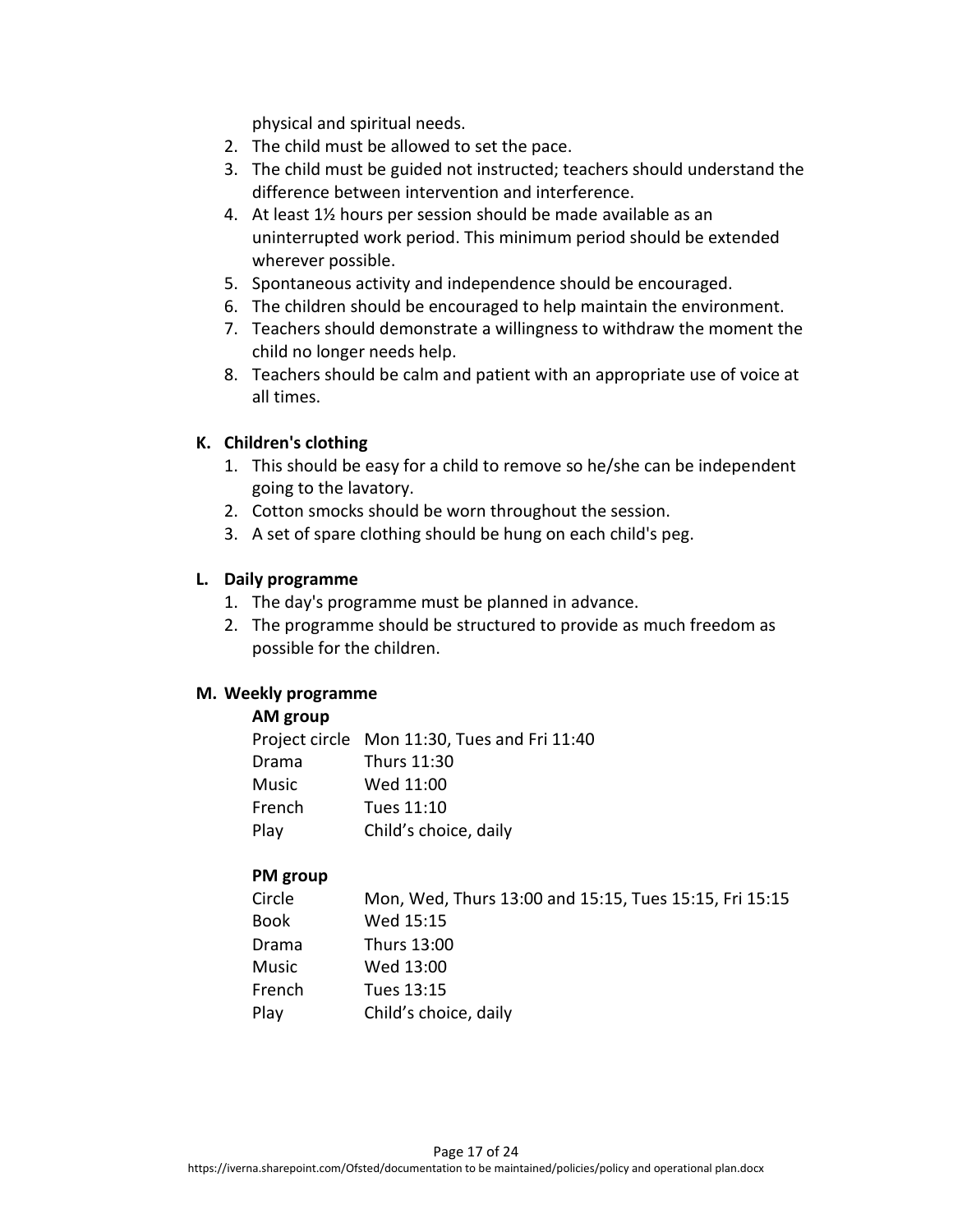## **N. Projects and themes**

- 1. Projects
	- a) A different project each week should be available for the children. Projects should be to do with what is available in the classroom e.g. senses, continents, prehistoric timeline, science, animal kingdom etc. Festivals of many religions and cultures should be celebrated as projects to give the children a wider understanding of other peoples
	- b) The projects must be tied in to the curriculum areas, with the learning goals in mind
	- c) The projects should incorporate learning through use of as many senses as possible.
	- d) The projects should be devised and arranged by each teacher in turn.
	- e) Projects involving calendar activities (e.g. Mother's Day, Autumn) should be done at the appropriate time of year. The choice of other projects should be left to the teacher. Each teacher should have help implementing her project in relation to the curriculum areas. Such help should be provided by other teachers by way of a meeting the week before she is due to do her project
	- f) Each teacher should provide an outline of her planned project to the directress a few days in advance
	- g) The project should be presented to small groups of children (4-5 per group) in detail and be accompanied by art work, cooking, drama and music.
	- h) A project meeting with all staff should be held a week in advance
- 2. Themes
	- a) Themes must be chosen to represent and explain items or concepts that are always present in the environment. This allows children to make use of what they have learnt whether or not a particular theme is being explored
	- b) The theme should be split into weekly segments.
	- c) The theme should be based on the cultural subjects.
	- d) The theme should be done in the relevant part of the classroom.
	- e) The theme should be presented to the whole school during the Monday group . It should be available in detail to the older children with the younger ones welcome if they show interest.
	- f) Any outside expert contributing to the theme should do so during the Monday group.
	- g) The theme should be accompanied by art work and experiments as appropriate.
	- h) Outside visitors (e.g. traffic officer, police, blind person with guide dog, musician) should be able to contribute to the term's theme or projects.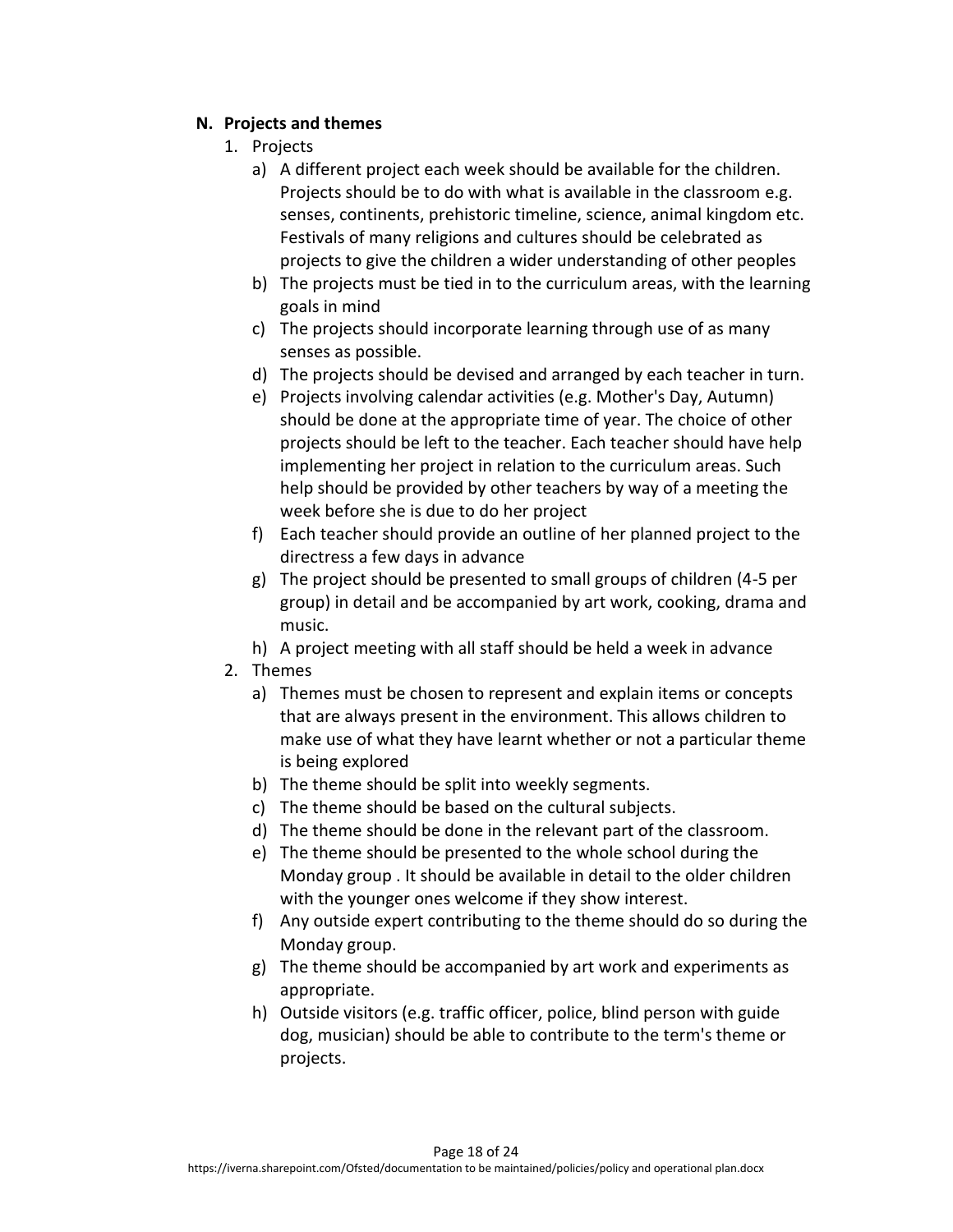## **O. Special events**

- 1. Birthdays:
	- a) Children's birthdays should be celebrated on the day by ''walking the earth around the sun".
	- b) Children choose ribbons to reflect their age
	- c) Parents should be discouraged from bringing in sweets and cakes.
- 2. End of year concert

The end of year concert should reflect the main British cultural festival of Christmas. In recognition of the multi-religious nature of the school's catchment area, the concert could include festivals learnt about that term, e.g. Diwali, and should be presented along cultural, not religious, lines.

## **P. Pets**

- 1. Any pets should be housed and kept in conditions suited to their comfort and such as to keep them in good health. Living quarters should be cleaned regularly.
- 2. Pets should only be kept if there is a demonstrable benefit to the children.

## **Q. Outings**

- 1. Outings for the whole school are best confined to the warmer Summer term.
- 2. Outings for small groups, which may happen at any time, should be linked to the term's theme or projects.
- 3. New venues, or places, should be visited in advance by the directress
- 4. Ratios should be increased to 1:4 by parental involvement.
- 5. Children are given a safety talk before the outing
- 6. Children should wear the school's hi-viz vests at all times
- 7. Children should wear stickers with the school's mobile telephone number on them
- 8. A first aid kit should be available throughout
- 9. The school uses a coach company recommended by the Under Eights department of the local council
- 10. A risk assessment for each outing should be prepared and, where feasible, risk assessments from the venues should be obtained

# **R. Outdoor play**

- 1. Outside time should be available all morning and, where possible, should contribute to the children's work cycle.
- 2. Outdoor equipment should consist of a well made climbing frame/slide, bikes, playhouse, sand tray and climbing tunnel as well as assorted soft balls, bean bags and rubber hoops.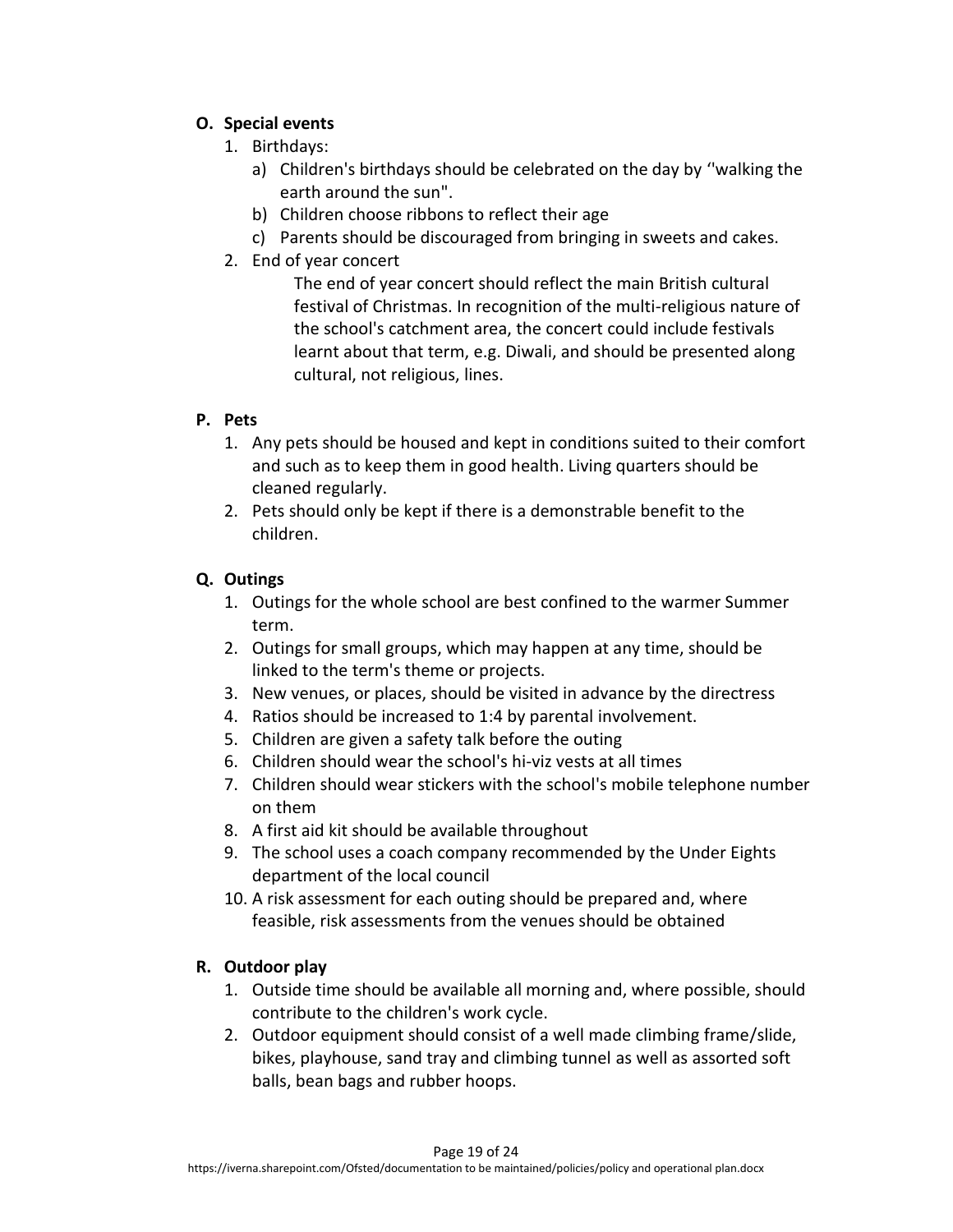## **S. Extra curricular activities**

- 1. General observations
	- An adequate description of extra curricular activities should be contained within the school's documentation.
	- These activities should take place without disruption to the school's regular educational programme.
	- Child/adult ratios must be maintained.
	- Equipment used must be appropriate and fit for the success of the activity.
	- Personnel employed as specialised or adjunct staff must be appropriately qualified and subject to Criminal Records Bureau enhanced disclosure
- 2. Music
	- In addition to the singing and music that takes place during the week there should be a period, once a week, involving a professional music teacher who will do singing, movement and instruments with the children.
- 3. French
	- In recognition of the ease with which children of this age group can absorb new language, a lively and fun French class should be made available, as an optional extra, to those parents who wish it.

# **T. Collection from school**

- 1. Children remain in their seats until their parent or carer enters the classroom and comes to where they are. At that stage they say goodbye to their group teacher, goodbye to the directress and goodbye to the teacher on the door. In each case they shake hands and look the teacher in the eye
- 2. For the afternoon session, there is an extra teacher on the door but the children do not need to say goodbye to her

# **U. Records**

- 1. Extensive records must be kept (in addition to those mentioned in earlier sections) including:
	- a) the child's name, date of birth and address
	- b) the parents' names, address, telephone number(s) and occupations
	- c) an emergency telephone number if the parents cannot be contacted
	- d) the name and telephone number of the child's doctor
	- e) details of infectious diseases, immunisations, allergies and other pertinent medical information
	- f) the daily register
	- g) all activities involving the equipment and material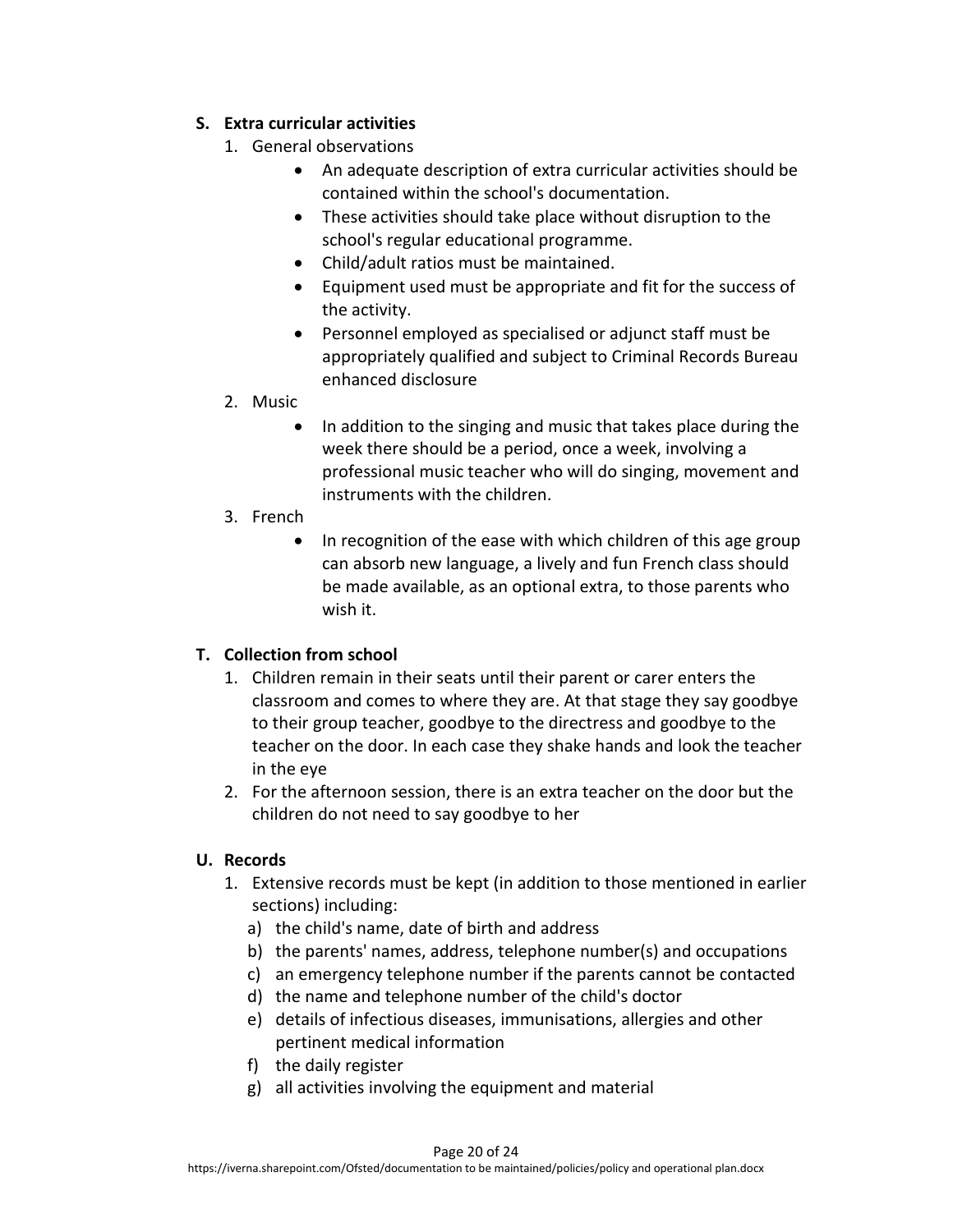- h) the child's development
	- i. emotional
	- ii. physical agility, co-ordination
	- iii. language
	- iv. social
	- v. academic
- 2. Records must be stored securely to maintain confidentiality.
- 3. Records of previously enrolled children must be kept for a reasonable period of time.

#### **V. Parents' involvement**

- 1. The teachers and directress must be available to discuss with parents their child's progress.
- 2. A September meeting for new parents should be held at the school.
- 3. Parents' evenings should be held at regular intervals.
- 4. Parents should be encouraged to supply details of their child's life to date, including photographs.
- 5. Parents should be given the opportunity to assist on school outings.
- 6. Parents should be involved in the school projects whether through the supply of material or through the giving of their experience - and any charitable collections.
- 7. The directress should have available advice, guidance and information on next schools.
- 8. Parents should be able to review their child's work records at any time.
- 9. Generally the school should respond to families' needs by providing information about, and contacts in, other agencies, programmes or family systems.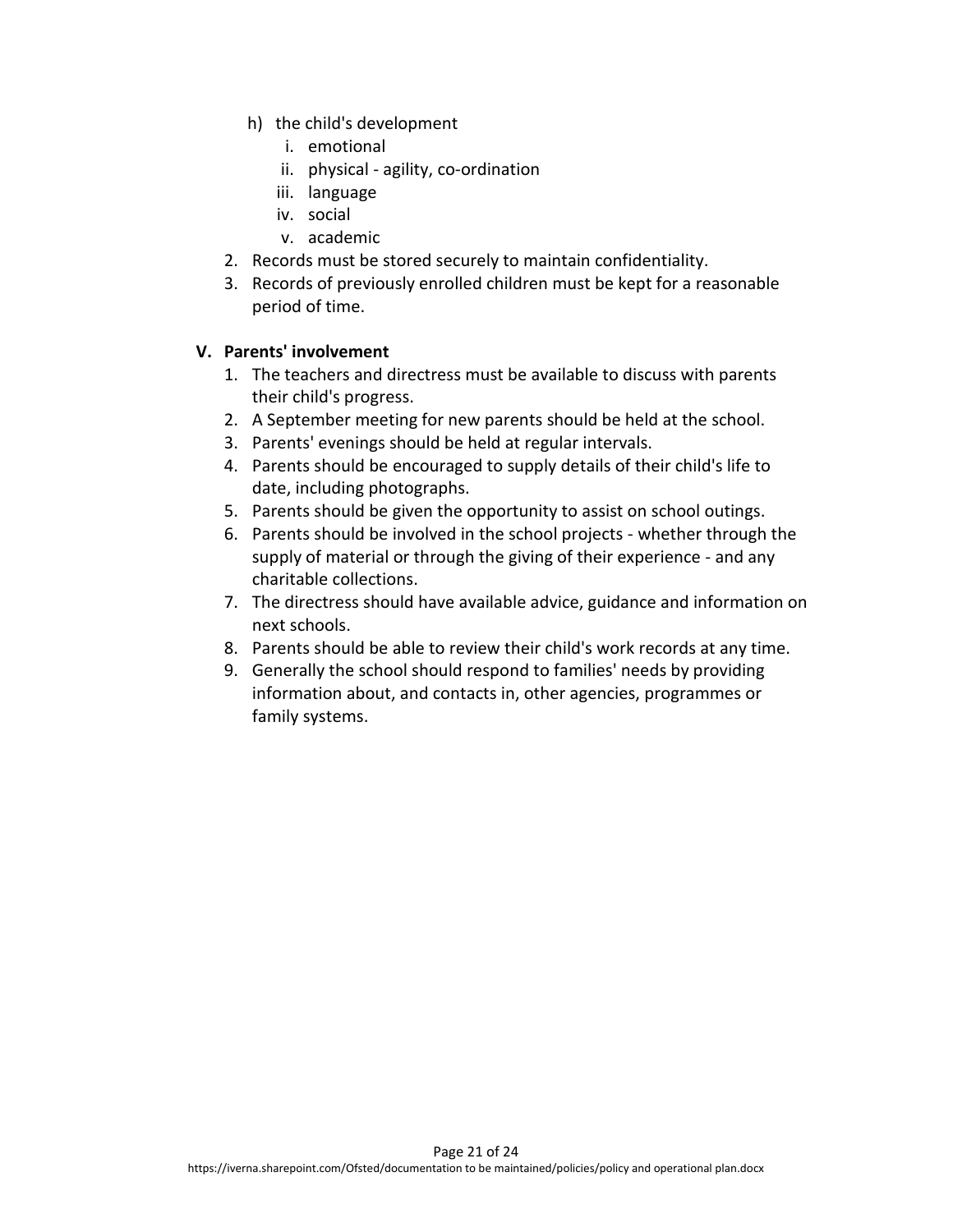#### **FIRE PROCEDURE**

APPOINTED TEACHER - MISS FELICITY (or the deputy, in her absence).

When the fire alarm rings, the children push their chairs in (leaving their work) and walk to the fire exit at the back of the classroom, where they line up. A word known to all teachers such as **EVACUATE** should be adopted to cause the minimum amount of panic among the children, and should be repeated until all members of staff have got the message. Children leave the building by that exit and assemble in a safe area away from the front of the building so they don't get in the way of the arriving fire brigade. The children go to their group teacher. The children downstairs exit through the fire exit and join the other children with their teacher. The appointed teacher takes the register.

One teacher should wait to meet the fire brigade to give them any necessary information such as the location of the fire and whether anyone is missing.

Fire drills must be recorded (in the back of the accident book). Include date, number of teachers and children present and the time it took to assemble.

#### FIRE EXTINGUISHERS:

The one that we will most commonly have to use is the **red extinguisher**; this is for fires fuelled by combustible items such as paper, books or cardboard. The pin should be released from the head of the extinguisher, the hose should be pointed in the direction of the fire and the hand grips clasped together.

In cases of an **electrical fire** or one involving electrical items the **black extinguisher** should be used instead. This is used in the same way as the red one with the exception that you do not hold the horn of the nozzle. During usage be prepared for quite a loud noise. (It was suggested we keep the Iverna Gardens black extinguisher in the men's loos, where it will be out of the immediate reach of the children but easily accessible by any adult and close to such areas as the electrical cabinet downstairs.)

The **blue extinguisher** should be used on fires where there is **oil** involved. This is very messy and will most likely not need to be used.

The **cream** extinguisher is full of foam and again is used for **chemically fuelled fires** only, so it should not be necessary to use this extinguisher.

There is a **fire blanket** in the kitchen to be used on things such as a chip or grill pan fire.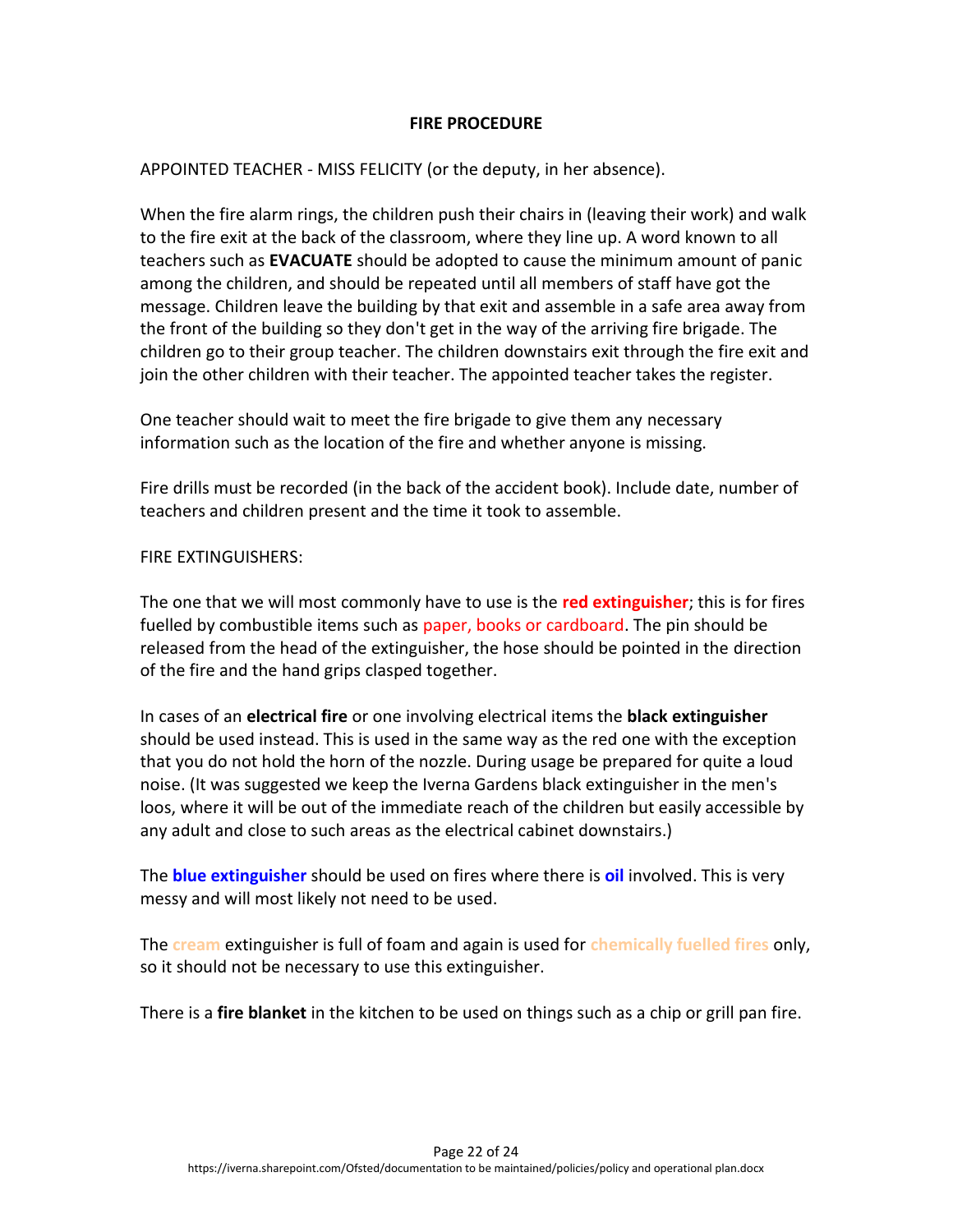#### Appendix 1

**Child protection specialists available for consultation in Kensington and Chelsea** (If the named individual is not available, please ask for the person covering the post)

#### **Family Services**

#### **Angela Flahive**

**Local Authority Designated Officer (LADO)** Head of Family Services Performance Audit and Review

Room 228, Kensington Town Hall Hornton Street, London W8 7NX<br>2 020 7361 3467 020 7361 3467

[angela.flahive@rbkc.gov.uk](mailto:angela.flahive@rbkc.gov.uk)

#### **Jonathan Williams**

Child Protection and Safeguarding Manager 1 st Floor 36 Oxford Gardens London W10 5UQ  $\overline{2}$ 020 7361 3296  $\overline{2}$ 07989 155 271 <sup>1</sup> [jonathan.williams@rbkc.gov.uk](mailto:isabel.friedlander@rbkc.gov.uk)

#### **Sarah Stalker**

Family Support and Child Protection Adviser 1 st Floor 36 Oxford Gardens London W10 5UQ?  $\boxed{?}$ 0207 598 4640

 $\overset{\circledR}{\otimes}$  07971 322 482

[sarah.stalker@rbkc.gov.uk](mailto:sarah.stalker@rbkc.gov.uk)

#### **Alexandra Handford**

Family Support and Child Protection Adviser 1 st Floor 36 Oxford Gardens London W10 5UQ? 020 7598 4638  $\overline{2}$  $^{\circ}$  07973 564 580 [alexandra.handford@rbkc.gov.uk](mailto:alexandra.handford@rbkc.gov.uk)

**Referrals to Family Services:**

020 7361 3013  $\boxed{2}$ **<sup>t</sup>** [socialservices@rbkc.gov.uk](mailto:socialservices@rbkc.gov.uk)

#### **Emergency Duty Team (Out of hours):**  $\boxed{?}$

020 7373 2227 Fax: 020 7361 2149

#### **Education Services**

**Hilary Shaw** Principal Education Welfare Officer Isaac Newton Centre 108A Lancaster Road London W11 1QS 卪 020 7598 4876  $\overline{2}$ 07817 365 519 Fax: 020 7598 4895 <sup>t</sup> [hilary.shaw@rbkc.gov.uk](mailto:hilary.shaw@rbkc.gov.uk)

#### **CRB checks: contact in RBKC Human Resources**

Lawna Grant HR Adviser – Safeguarding 3 rd Floor, Green Zone Kensington Town Hall Hornton Street, London W8 7NX 020 7361 2410 Fax: 020 7361 3547 <sup>1</sup> [lawna.grant@rbkc.gov.uk](mailto:lawna.grant@rbkc.gov.uk)

#### **Police Child Abuse Investigation Team**

Whitlock House 6 Earls Court Road London W8 6EQ 020 8246 0860 卪 Fax: 020 8246 0817 <sup>一</sup>门 <u>[jim.wingrave@met.pnn.police.uk](mailto:jim.wingrave@met.pnn.police.uk)</u>

#### **Health**

#### **Dr Paul Hargreaves** Consultant Community Paediatrician Cheyne Centre for Child Development Chelsea and Westminster Hospital 369 Fulham Road

London SW10 9NH  $\overline{2}$ 020 8846 1635 Fax: 020 8846 1634 **<sup>p</sup>** [paul.hargreaves@chelwest.nhs.net](mailto:paul.hargreaves@chelwest.nhs.net)

#### **NSPCC Child Protection Helpline**

 $\overline{2}$ 0808 800 5000